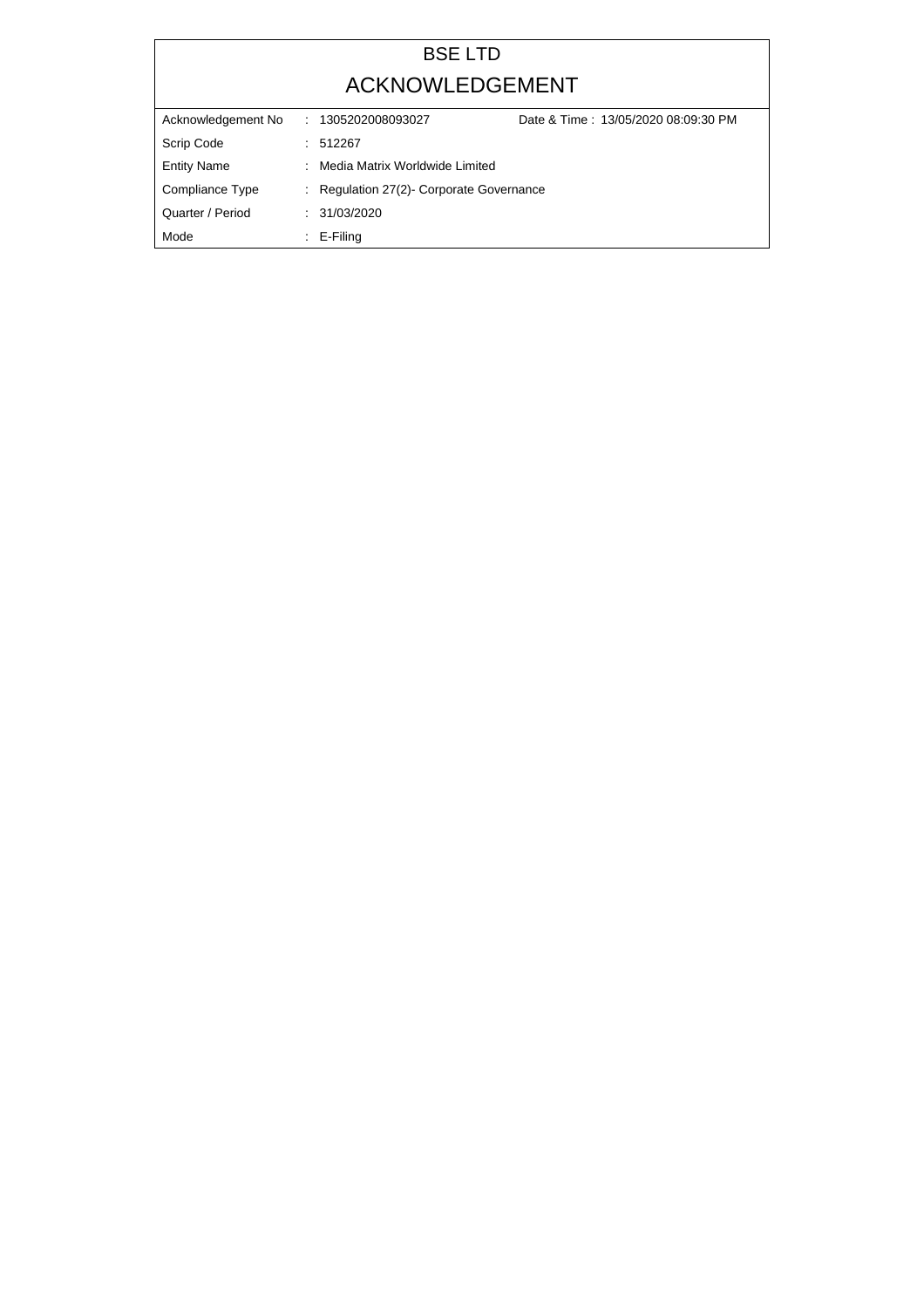| General information about company                              |                                |  |  |  |  |  |  |
|----------------------------------------------------------------|--------------------------------|--|--|--|--|--|--|
| Scrip code                                                     | 512267                         |  |  |  |  |  |  |
| NSE Symbol                                                     | Not Applicable                 |  |  |  |  |  |  |
| <b>MSEI</b> Symbol                                             | Not Applicable                 |  |  |  |  |  |  |
| <b>ISIN</b>                                                    | INE200D01020                   |  |  |  |  |  |  |
| Name of the entity                                             | Media Matrix Worldwide Limited |  |  |  |  |  |  |
| Date of start of financial year                                | 01-04-2019                     |  |  |  |  |  |  |
| Date of end of financial year                                  | 31-03-2020                     |  |  |  |  |  |  |
| <b>Reporting Quarter</b>                                       | Yearly                         |  |  |  |  |  |  |
| Date of Report                                                 | 31-03-2020                     |  |  |  |  |  |  |
| Risk management committee                                      | Not Applicable                 |  |  |  |  |  |  |
| Market Capitalisation as per immediate previous Financial Year | Top 1000 listed entities       |  |  |  |  |  |  |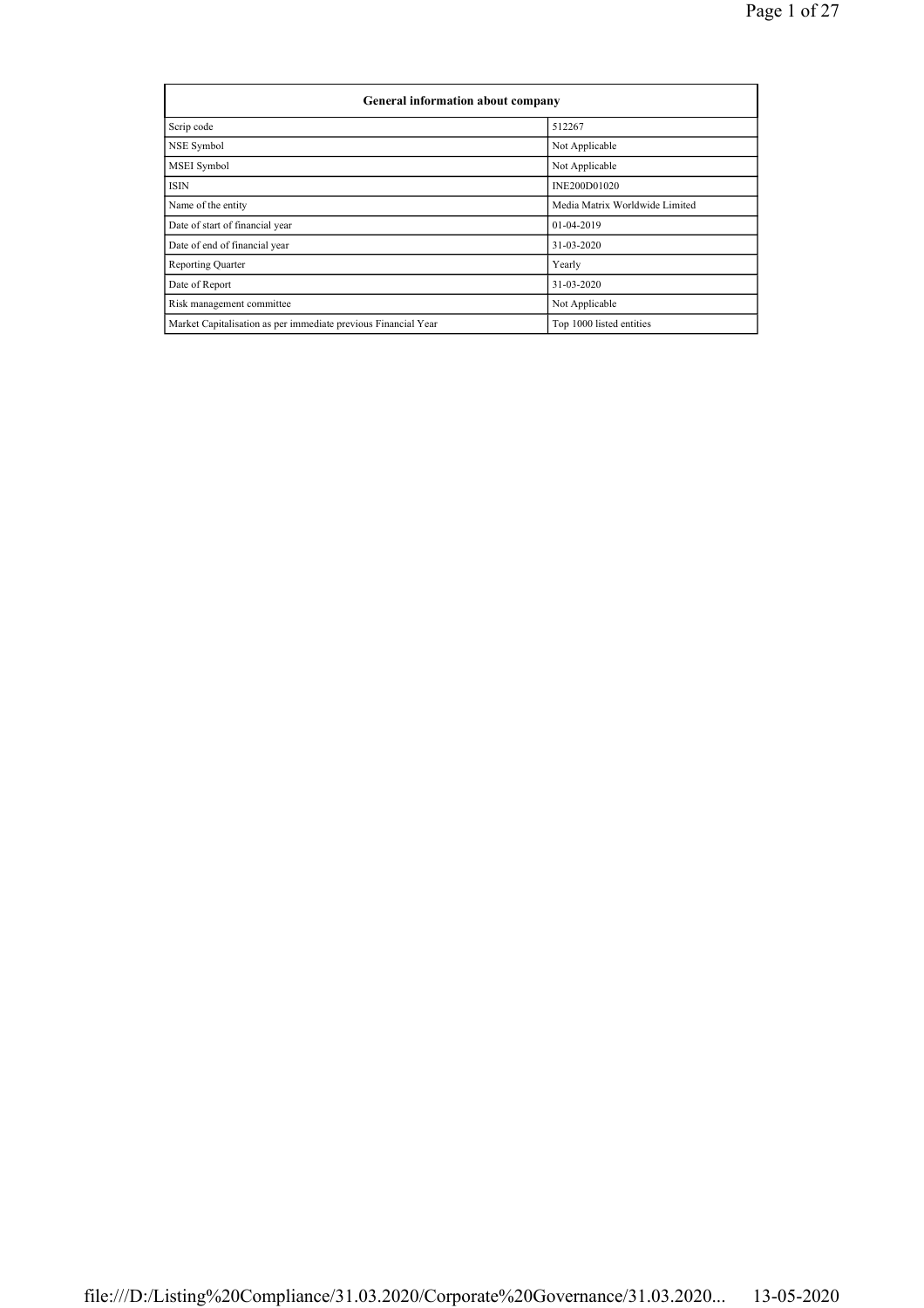|            | <b>Annexure I</b>                                              |                                                       |                               |                               |                          |                                                                                                      |                                             |                                                       |                            |                      |                                            |                                                                                                                                                  |                                                                                                                                                                   |                                                                                                                                                                        |                                                                                                                                                                                                       |  |
|------------|----------------------------------------------------------------|-------------------------------------------------------|-------------------------------|-------------------------------|--------------------------|------------------------------------------------------------------------------------------------------|---------------------------------------------|-------------------------------------------------------|----------------------------|----------------------|--------------------------------------------|--------------------------------------------------------------------------------------------------------------------------------------------------|-------------------------------------------------------------------------------------------------------------------------------------------------------------------|------------------------------------------------------------------------------------------------------------------------------------------------------------------------|-------------------------------------------------------------------------------------------------------------------------------------------------------------------------------------------------------|--|
|            | Annexure I to be submitted by listed entity on quarterly basis |                                                       |                               |                               |                          |                                                                                                      |                                             |                                                       |                            |                      |                                            |                                                                                                                                                  |                                                                                                                                                                   |                                                                                                                                                                        |                                                                                                                                                                                                       |  |
|            | I. Composition of Board of Directors                           |                                                       |                               |                               |                          |                                                                                                      |                                             |                                                       |                            |                      |                                            |                                                                                                                                                  |                                                                                                                                                                   |                                                                                                                                                                        |                                                                                                                                                                                                       |  |
|            |                                                                |                                                       |                               |                               |                          | Disclosure of notes on composition of board of directors explanatory                                 |                                             |                                                       |                            |                      |                                            | Textual Information(1)                                                                                                                           |                                                                                                                                                                   |                                                                                                                                                                        |                                                                                                                                                                                                       |  |
|            |                                                                |                                                       |                               |                               |                          |                                                                                                      |                                             | Wether the listed entity has a Regular Chairperson No |                            |                      |                                            |                                                                                                                                                  |                                                                                                                                                                   |                                                                                                                                                                        |                                                                                                                                                                                                       |  |
|            |                                                                |                                                       |                               |                               |                          |                                                                                                      |                                             | Whether Chairperson is related to MD or CEO No        |                            |                      |                                            |                                                                                                                                                  |                                                                                                                                                                   |                                                                                                                                                                        |                                                                                                                                                                                                       |  |
| PAN        | <b>DIN</b>                                                     | Category 1<br>of directors                            | Category 2<br>of<br>directors | Category<br>3 of<br>directors | Date<br>of<br>Birth      | Whether<br>special<br>resolution<br>passed?<br>[Refer Reg.<br>$17(1A)$ of<br>Listing<br>Regulations] | Date of<br>passing<br>special<br>resolution | <b>Initial Date</b><br>of<br>appointment              | Date of Re-<br>appointment | Date of<br>cessation | Tenure<br>of<br>director<br>(in<br>months) | No of<br>Directorship<br>in listed<br>entities<br>including this<br>listed entity<br>(Refer<br>Regulation<br>$17A$ of<br>Listing<br>Regulations) | No of<br>Independent<br>Directorship<br>in listed<br>entities<br>including<br>this listed<br>entity (Refer<br>Regulation<br>$17A(1)$ of<br>Listing<br>Regulations | Number of<br>memberships<br>in Audit/<br>Stakeholder<br>Committee(s)<br>including this<br>listed entity<br>(Refer<br>Regulation 26<br>$(1)$ of Listing<br>Regulations) | No of post of<br>Chairperson<br>in Audit/<br>Stakeholder<br>Committee<br>held in listed<br>entities<br>including this<br>listed entity<br>(Refer<br>Regulation 26<br>$(1)$ of Listing<br>Regulations) |  |
| AAKPG9289R | 01187644                                                       | Non-<br>Executive -<br>Independent<br>Director        | Not<br>Applicable             |                               | $12 -$<br>$10-$<br>1959  | N <sub>0</sub>                                                                                       |                                             | 26-01-2012                                            | 11-08-2014                 |                      | 69                                         | $\overline{2}$                                                                                                                                   | 2                                                                                                                                                                 | 7                                                                                                                                                                      | $\overline{\mathbf{c}}$                                                                                                                                                                               |  |
| ADAPB9506D | 00093343                                                       | Non-<br>Executive -<br>Independent<br>Director        | Not<br>Applicable             |                               | $24 -$<br>$07 -$<br>1967 | No                                                                                                   |                                             | 24-02-2012                                            | 11-08-2014                 |                      | 69                                         | $\overline{2}$                                                                                                                                   |                                                                                                                                                                   | 6                                                                                                                                                                      |                                                                                                                                                                                                       |  |
| AAAPB5933B | 07047271                                                       | Non-<br>Executive -<br>Non<br>Independent<br>Director | Not<br>Applicable             |                               | $07 -$<br>$10-$<br>1950  | No                                                                                                   |                                             | 31-03-2015                                            |                            |                      |                                            |                                                                                                                                                  | $\Omega$                                                                                                                                                          |                                                                                                                                                                        | 0                                                                                                                                                                                                     |  |
| ACUPJ8518J | 05300460                                                       | Executive<br>Director                                 | Not<br>Applicable             |                               | $11-$<br>$04 -$<br>1972  | <b>NA</b>                                                                                            |                                             | 25-05-2017                                            |                            |                      |                                            |                                                                                                                                                  | $\theta$                                                                                                                                                          | $\overline{c}$                                                                                                                                                         | $\Omega$                                                                                                                                                                                              |  |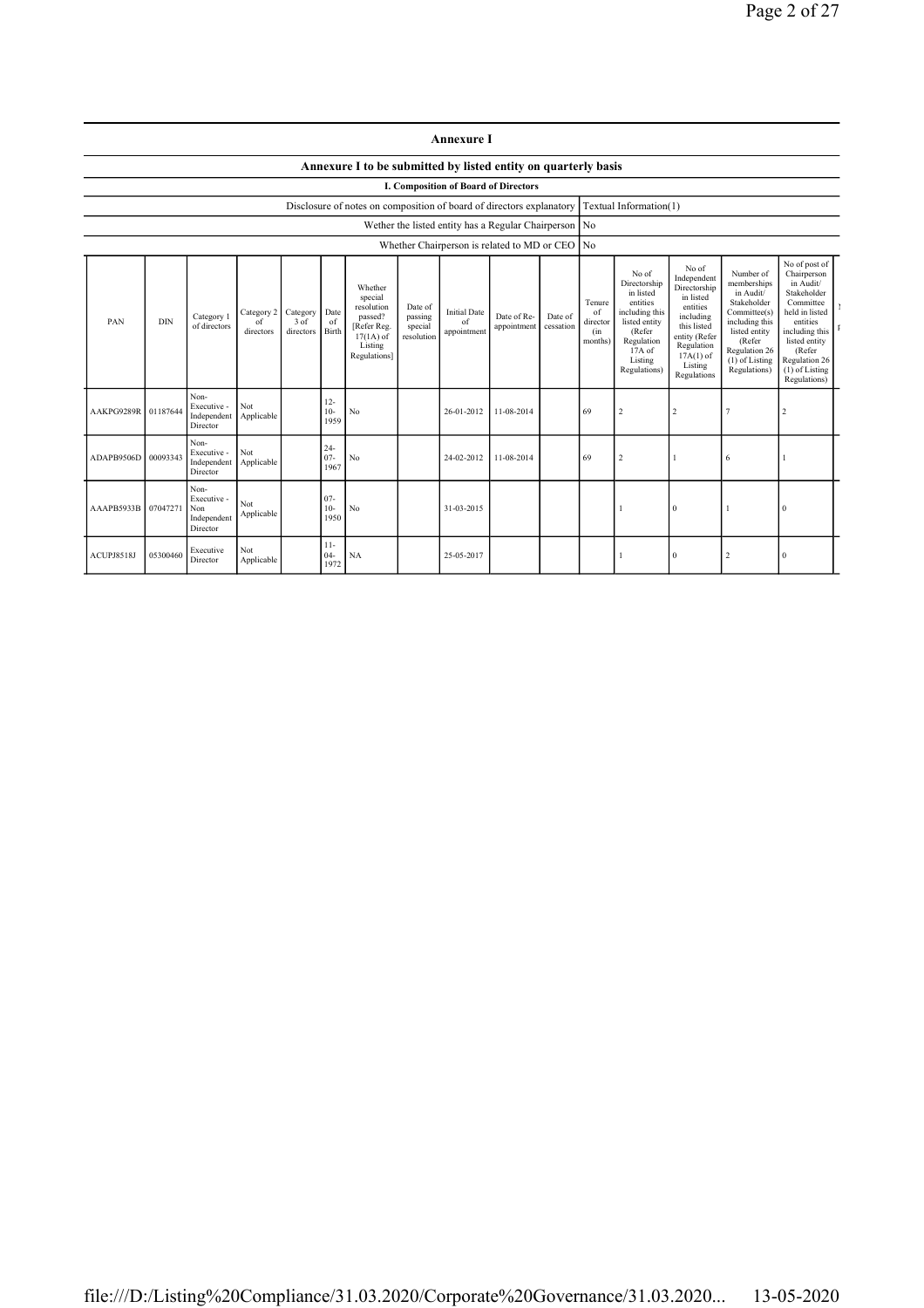|    |                      | <b>I. Composition of Board of Directors</b> |                     |            |                                                       |                                 |                               |                         |                                                                                                      |                                             |                                          |                            |                      |                                            |                                                                                                                                                  |                                                                                                                                                                      |                                                                                                             |
|----|----------------------|---------------------------------------------|---------------------|------------|-------------------------------------------------------|---------------------------------|-------------------------------|-------------------------|------------------------------------------------------------------------------------------------------|---------------------------------------------|------------------------------------------|----------------------------|----------------------|--------------------------------------------|--------------------------------------------------------------------------------------------------------------------------------------------------|----------------------------------------------------------------------------------------------------------------------------------------------------------------------|-------------------------------------------------------------------------------------------------------------|
|    |                      |                                             |                     |            |                                                       |                                 |                               |                         | Disclosure of notes on composition of board of directors explanatory                                 |                                             |                                          |                            |                      |                                            |                                                                                                                                                  |                                                                                                                                                                      |                                                                                                             |
|    |                      |                                             |                     |            |                                                       |                                 |                               |                         | Wether the listed entity has a Regular Chairperson                                                   |                                             |                                          |                            |                      |                                            |                                                                                                                                                  |                                                                                                                                                                      |                                                                                                             |
| Sr | Title<br>(Mr)<br>Ms) | Name of<br>the<br>Director                  | PAN                 | <b>DIN</b> | Category 1<br>of directors                            | Category<br>$2$ of<br>directors | Category<br>3 of<br>directors | Date<br>of<br>Birth     | Whether<br>special<br>resolution<br>passed?<br>[Refer Reg.<br>$17(1A)$ of<br>Listing<br>Regulations] | Date of<br>passing<br>special<br>resolution | <b>Initial Date</b><br>of<br>appointment | Date of Re-<br>appointment | Date of<br>cessation | Tenure<br>of<br>director<br>(in<br>months) | No of<br>Directorship<br>in listed<br>entities<br>including<br>this listed<br>entity (Refer<br>Regulation<br>$17A$ of<br>Listing<br>Regulations) | No of<br>Independent<br>Directorship<br>in listed<br>entities<br>including<br>this listed<br>entity<br>(Refer<br>Regulation<br>$17A(1)$ of<br>Listing<br>Regulations | Numl<br>membo<br>in A<br>Stakel<br>Comr<br>$(s)$ inc<br>this 1<br>entity<br>Regu<br>26(1)<br>List<br>Regula |
| 5  | Mr                   | Sunil<br>Batra                              | AAIPB4878K          | 02188254   | Non-<br>Executive -<br>Non<br>Independent<br>Director | Not<br>Applicable               |                               | $18-$<br>$04 -$<br>1957 | No                                                                                                   |                                             | 31-01-2018                               |                            |                      |                                            |                                                                                                                                                  | $\mathbf{0}$                                                                                                                                                         |                                                                                                             |
| 6  | Mr                   | Aasheesh<br>Verma                           | AAEPV8322N 08199653 |            | Non-<br>Executive -<br>Independent<br>Director        | Not<br>Applicable               |                               | $19-$<br>$09 -$<br>1965 | No                                                                                                   |                                             | 13-08-2018                               |                            |                      | 20                                         | 1                                                                                                                                                |                                                                                                                                                                      | $\overline{2}$                                                                                              |
|    | Mrs                  | Mansi<br>Gupta                              | AGTPG0635Q 07383271 |            | Non-<br>Executive -<br>Independent<br>Director        | Not<br>Applicable               |                               | 08-<br>$02 -$<br>1972   | No                                                                                                   |                                             | 27-03-2020                               |                            |                      | $\mathbf{0}$                               |                                                                                                                                                  |                                                                                                                                                                      | $\Omega$                                                                                                    |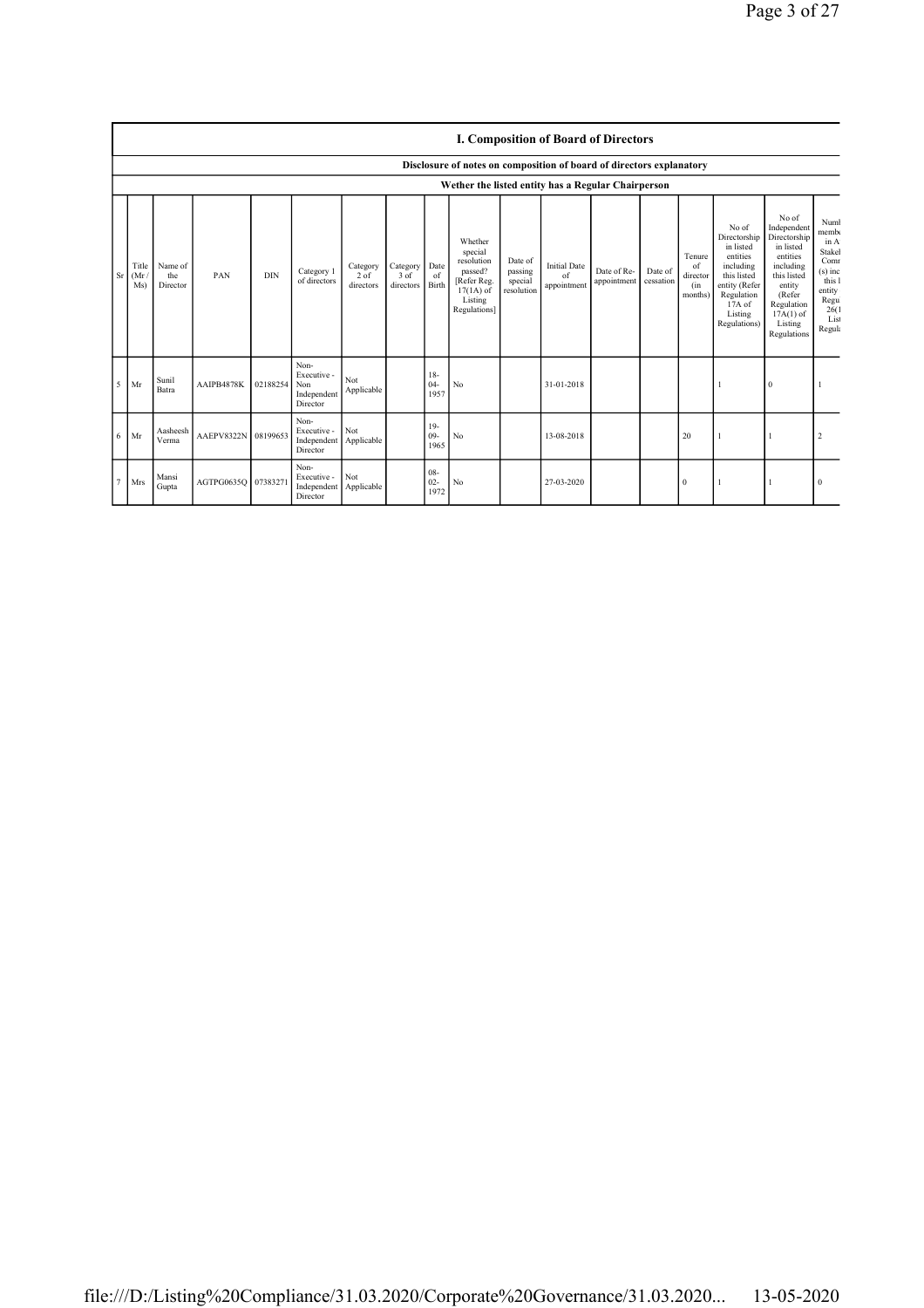|                        | <b>Text Block</b>                                                                                                                                                                                                                                                                                                                                                                                                                                                                                                                                                                                                                                                                                                                                                                                                                                                                                                                                                                                                                                                                                                                                                                                                                                                                                                                                                                                                                                                                                                                                                                                                                                                                                                                                                                                                                                                                                                                                                                                                                                                                                                           |
|------------------------|-----------------------------------------------------------------------------------------------------------------------------------------------------------------------------------------------------------------------------------------------------------------------------------------------------------------------------------------------------------------------------------------------------------------------------------------------------------------------------------------------------------------------------------------------------------------------------------------------------------------------------------------------------------------------------------------------------------------------------------------------------------------------------------------------------------------------------------------------------------------------------------------------------------------------------------------------------------------------------------------------------------------------------------------------------------------------------------------------------------------------------------------------------------------------------------------------------------------------------------------------------------------------------------------------------------------------------------------------------------------------------------------------------------------------------------------------------------------------------------------------------------------------------------------------------------------------------------------------------------------------------------------------------------------------------------------------------------------------------------------------------------------------------------------------------------------------------------------------------------------------------------------------------------------------------------------------------------------------------------------------------------------------------------------------------------------------------------------------------------------------------|
|                        | Mr. Chhattar Kumar Goushal, Independent Director of the Company was elected as the Chairman<br>$\mathbf{1}$<br>of the Meeting held on 13th February, 2020.                                                                                                                                                                                                                                                                                                                                                                                                                                                                                                                                                                                                                                                                                                                                                                                                                                                                                                                                                                                                                                                                                                                                                                                                                                                                                                                                                                                                                                                                                                                                                                                                                                                                                                                                                                                                                                                                                                                                                                  |
| Textual Information(1) | Mr. Chhattar Kumar Goushal was appointed as a Director w.e.f 26th January, 2012 as per the<br>$\overline{2}$<br>provisions of the Section 257 & 260 of the Companies Act, 1956. Subsequently pursuant to Section 149<br>of the Companies Act, 2013 and amended clause 49 of the Listing Agreement, Mr. Chhattar Kumar<br>Goushal was appointed as an independent Director w.e.f. 11th August, 2014 for the first term of three<br>consecutive years for a term up to the conclusion of the 32 Annual General Meeting of the Company to<br>be held in the calendar year 2017. He was re-appointed as an independent Director w.e.f 29th August,<br>2017 for second term of five years from the conclusion of 32nd Annual General Meeting till the<br>conclusion of the 37th Annual General Meeting of the Company to be held in the calendar year 2022.<br>3. Mr. Suresh Bohra was appointed as Director w.e.f 24th February, 2012 as per the provisions of the<br>Section 257 & 260 of the Companies Act, 1956. Pursuant to Section 149 of the Companies Act, 2013<br>and amended clause 49 of the Listing Agreement, Mr. Suresh Bohra was appointed as an independent<br>Director w.e.f. 11th August, 2014 for the first term of three consecutive years for a term up to the<br>conclusion of the 32 Annual General Meeting of the Company to be held in the calendar year 2017. He<br>was re-appointed as an independent Director w.e.f 29th August, 2017 for second term of five years from<br>the conclusion of 32nd Annual General Meeting till the conclusion of the 37th Annual General Meeting<br>of the Company to be held in the calendar year 2022.<br>4. Smt. Mansi Gupta was appointed as an Additional Director in the category of Independent Women<br>Director on the Board of the Company for a period of 3 (three) years w.e.f. 27th March, 2020 to 26th<br>March, 2023, subject to the approval of shareholders of the Company at the ensuing Annual General<br>Meeting. We have taken the tenure of her directorship to be zero as her 15 days has not been completed<br>from the data of appointment. |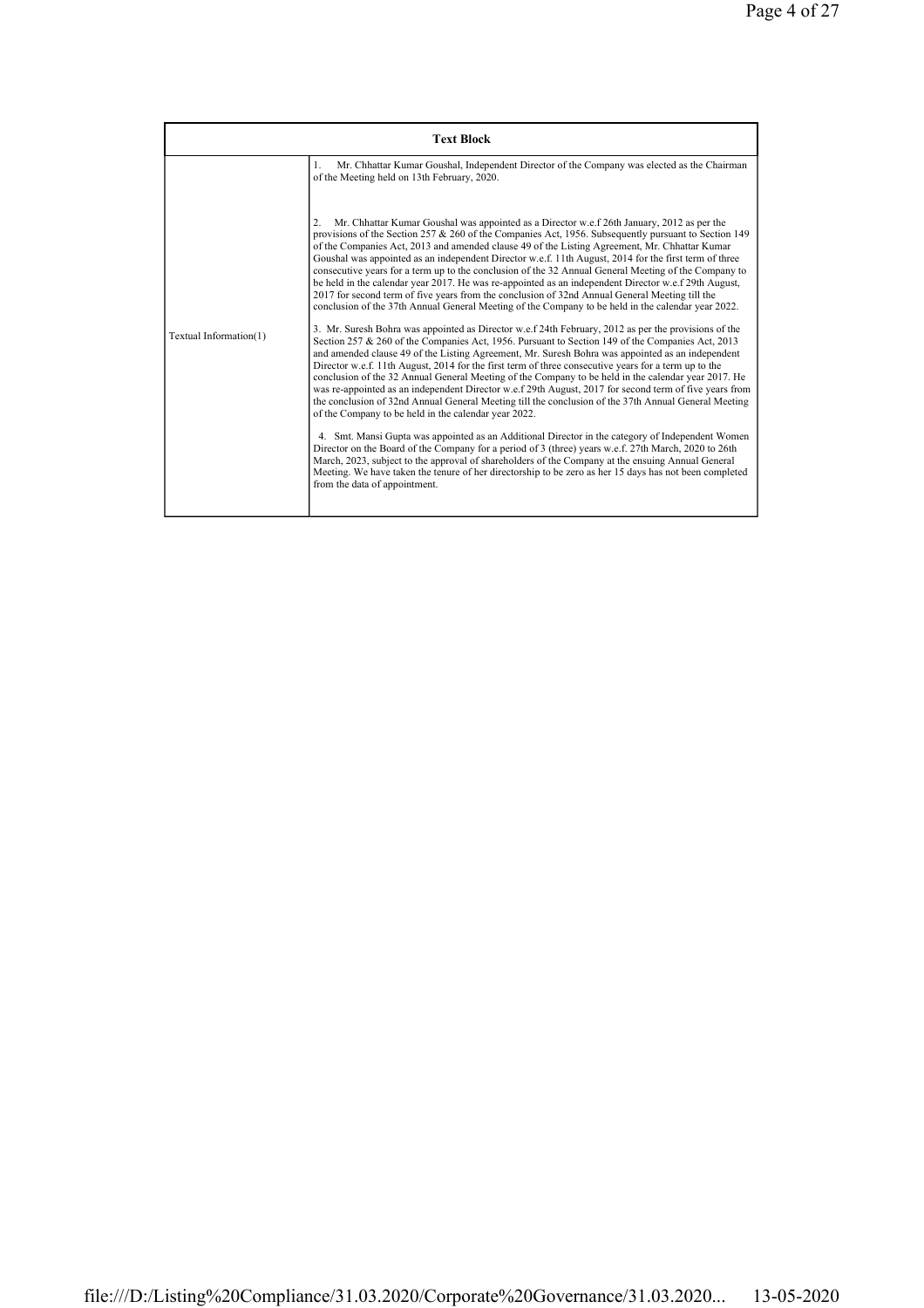|                | <b>Audit Committee Details</b>                                                                         |                                                             |                                                |             |            |                      |         |  |  |  |  |
|----------------|--------------------------------------------------------------------------------------------------------|-------------------------------------------------------------|------------------------------------------------|-------------|------------|----------------------|---------|--|--|--|--|
|                |                                                                                                        | Whether the Audit Committee has a Regular Chairperson   Yes |                                                |             |            |                      |         |  |  |  |  |
| <b>Sr</b>      | Name of Committee<br>DIN<br>Category 2 of<br>Category 1 of directors<br>directors<br>Number<br>members |                                                             |                                                |             |            | Date of<br>Cessation | Remarks |  |  |  |  |
|                | 01187644                                                                                               | Chhattar Kumar<br>Goushal                                   | Non-Executive -<br>Independent Director        | Chairperson | 28-05-2012 |                      |         |  |  |  |  |
| $\overline{2}$ | 00093343                                                                                               | Suresh Bohra                                                | Non-Executive -<br><b>Independent Director</b> | Member      | 28-05-2012 |                      |         |  |  |  |  |
| 3              | 05300460                                                                                               | Sandeep Jairath                                             | <b>Executive Director</b>                      | Member      | 13-08-2018 |                      |         |  |  |  |  |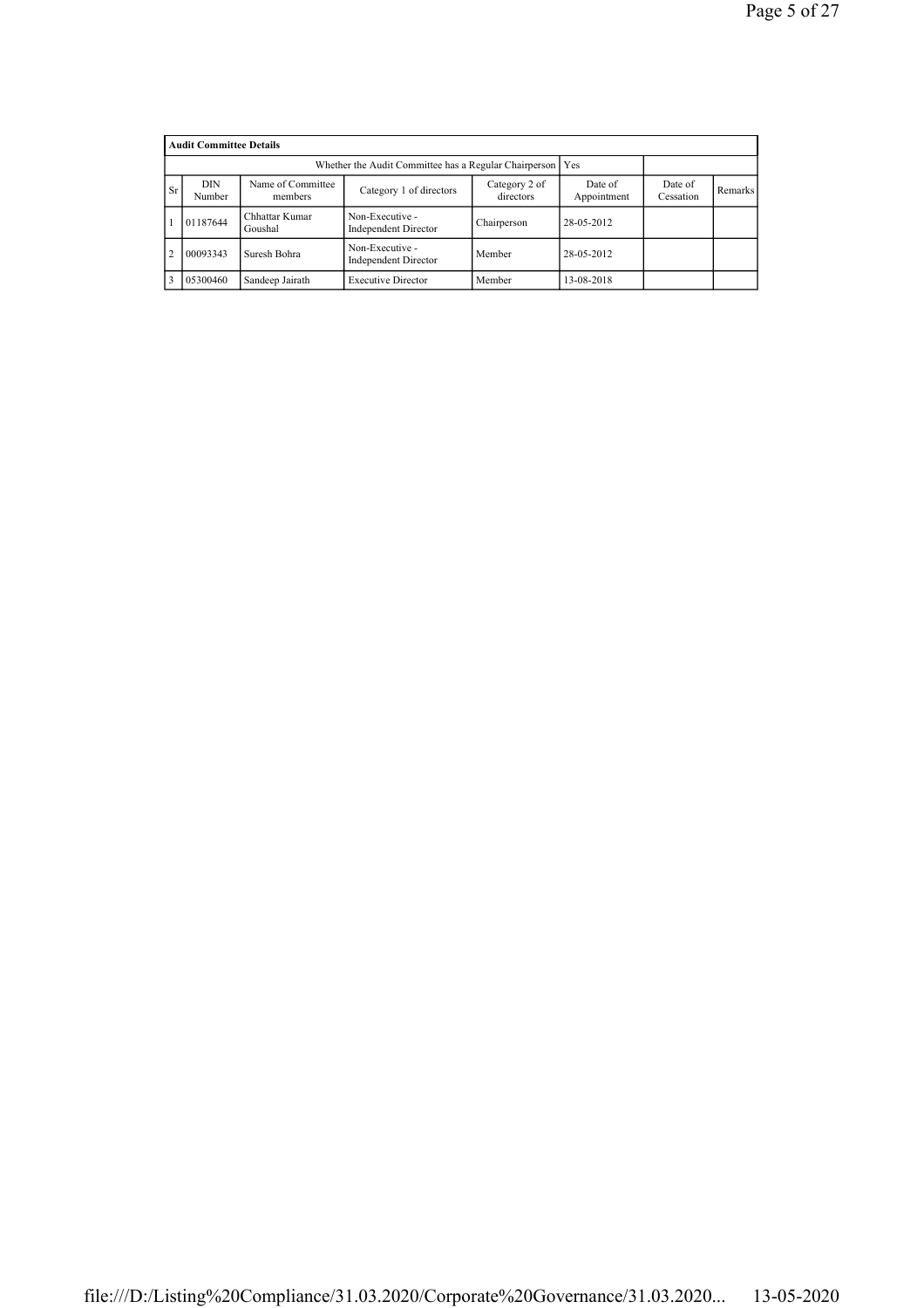|                | Nomination and remuneration committee                                                                                                   |                           |                                                    |             |            |                      |         |  |  |  |
|----------------|-----------------------------------------------------------------------------------------------------------------------------------------|---------------------------|----------------------------------------------------|-------------|------------|----------------------|---------|--|--|--|
|                | Whether the Nomination and remuneration committee has a Regular Chairperson                                                             |                           |                                                    |             |            |                      |         |  |  |  |
| <b>Sr</b>      | <b>DIN</b><br>Name of Committee<br>Category 2 of<br>Date of<br>Category 1 of directors<br>directors<br>Appointment<br>Number<br>members |                           |                                                    |             |            | Date of<br>Cessation | Remarks |  |  |  |
|                | 08199653                                                                                                                                | Aasheesh Verma            | Non-Executive - Independent<br>Director            | Chairperson | 14-11-2018 |                      |         |  |  |  |
| $\overline{2}$ | 01187644                                                                                                                                | Chhattar Kumar<br>Goushal | Non-Executive - Independent<br>Director            | Member      | 28-05-2012 |                      |         |  |  |  |
| 3              | 00093343                                                                                                                                | Suresh Bohra              | Non-Executive - Independent<br>Director            | Member      | 28-05-2012 |                      |         |  |  |  |
| $\overline{4}$ | 07047271                                                                                                                                | Bela Banerjee             | Non-Executive - Non<br><b>Independent Director</b> | Member      | 31-03-2015 |                      |         |  |  |  |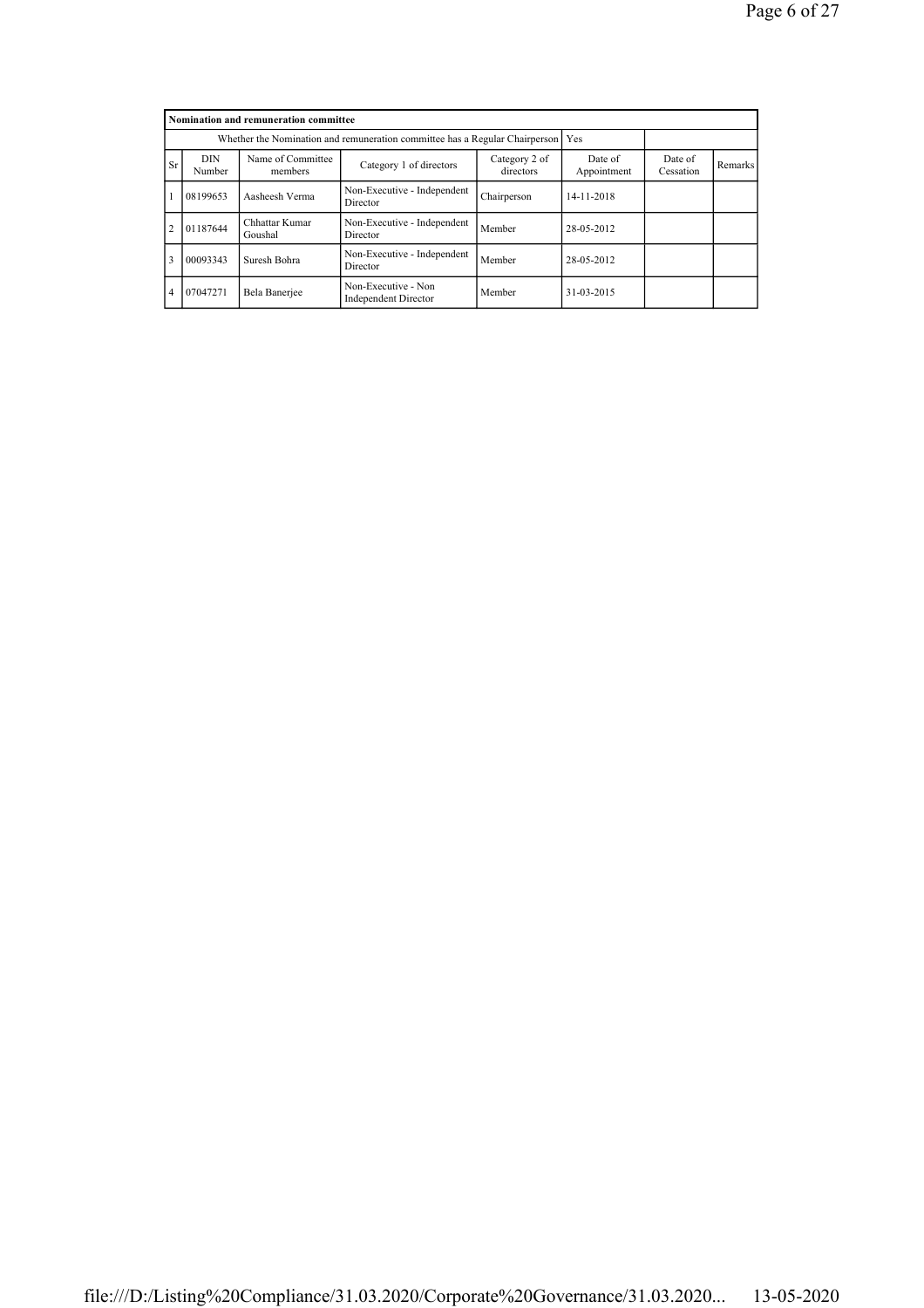|                | <b>Stakeholders Relationship Committee</b> |                                                                                 |                                                    |                      |            |  |  |  |  |  |
|----------------|--------------------------------------------|---------------------------------------------------------------------------------|----------------------------------------------------|----------------------|------------|--|--|--|--|--|
|                |                                            | Whether the Stakeholders Relationship Committee has a Regular Chairperson   Yes |                                                    |                      |            |  |  |  |  |  |
| <b>Sr</b>      | DIN<br>Number                              | Name of Committee<br>members                                                    | Date of<br>Appointment                             | Date of<br>Cessation | Remarks    |  |  |  |  |  |
|                | 00093343                                   | Suresh Bohra                                                                    | Non-Executive - Independent<br>Director            | Chairperson          | 28-05-2012 |  |  |  |  |  |
| $\overline{2}$ | 01187644                                   | Chhattar Kumar<br>Goushal                                                       | Non-Executive - Independent<br>Director            | Member               | 28-05-2012 |  |  |  |  |  |
| 3              | 02188254                                   | Sunil Batra                                                                     | Non-Executive - Non<br><b>Independent Director</b> | Member               | 13-08-2018 |  |  |  |  |  |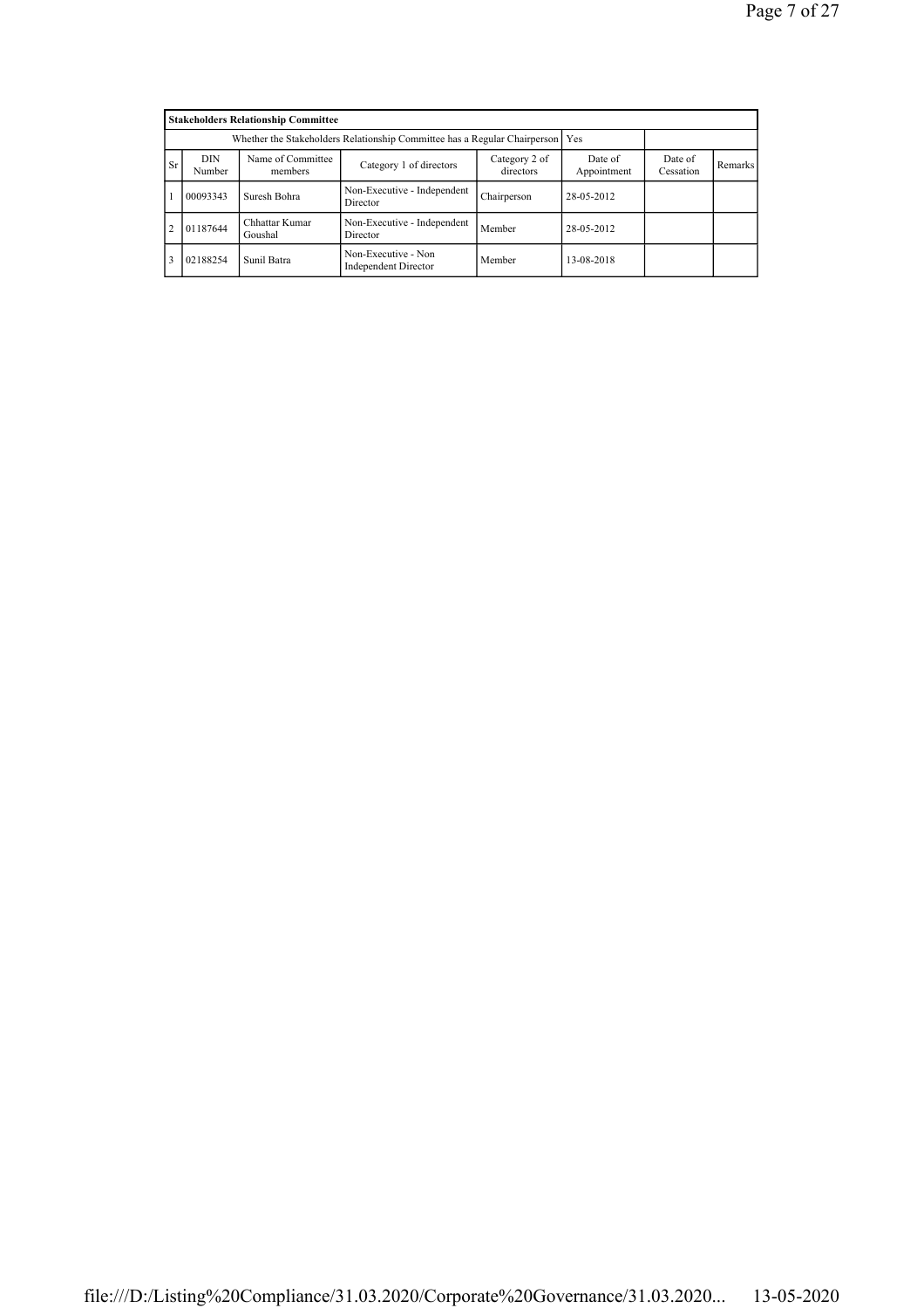|               | <b>Risk Management Committee</b> |                                                                 |                            |                            |                        |                      |                |  |  |  |  |
|---------------|----------------------------------|-----------------------------------------------------------------|----------------------------|----------------------------|------------------------|----------------------|----------------|--|--|--|--|
|               |                                  | Whether the Risk Management Committee has a Regular Chairperson |                            |                            |                        |                      |                |  |  |  |  |
| <sup>Sr</sup> | DIN<br>Number                    | Name of Committee<br>members                                    | Category 1 of<br>directors | Category 2 of<br>directors | Date of<br>Appointment | Date of<br>Cessation | <b>Remarks</b> |  |  |  |  |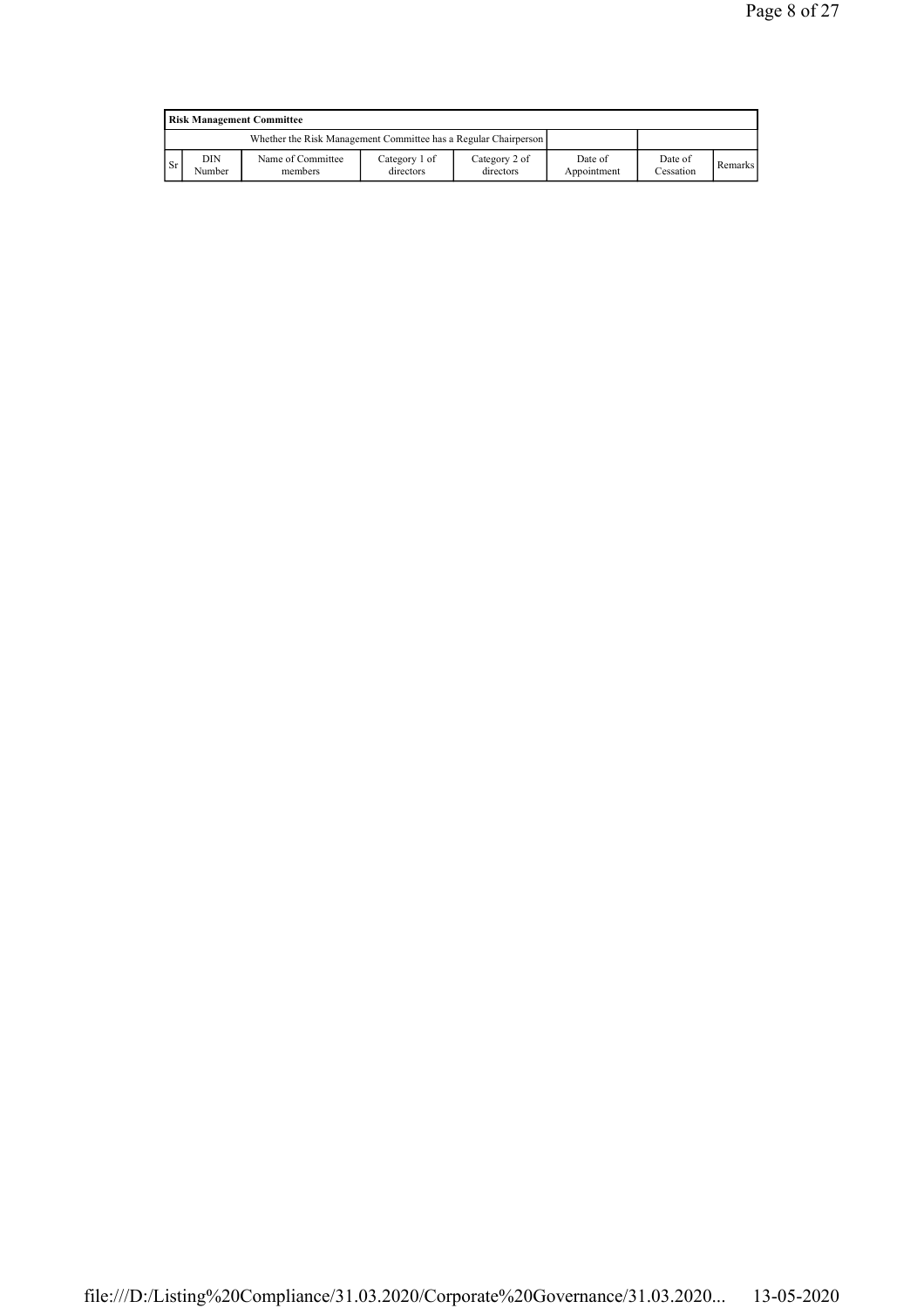|           | Corporate Social Responsibility Committee                                                                                                                                     |  |  |  |  |  |  |  |  |  |  |
|-----------|-------------------------------------------------------------------------------------------------------------------------------------------------------------------------------|--|--|--|--|--|--|--|--|--|--|
|           | Whether the Corporate Social Responsibility Committee has a Regular Chairperson   No                                                                                          |  |  |  |  |  |  |  |  |  |  |
| <b>Sr</b> | DIN<br>Category 1 of<br>Name of Committee<br>Category 2 of<br>Date of<br>Date of<br><b>Remarks</b><br>Cessation<br>Number<br>Appointment<br>members<br>directors<br>directors |  |  |  |  |  |  |  |  |  |  |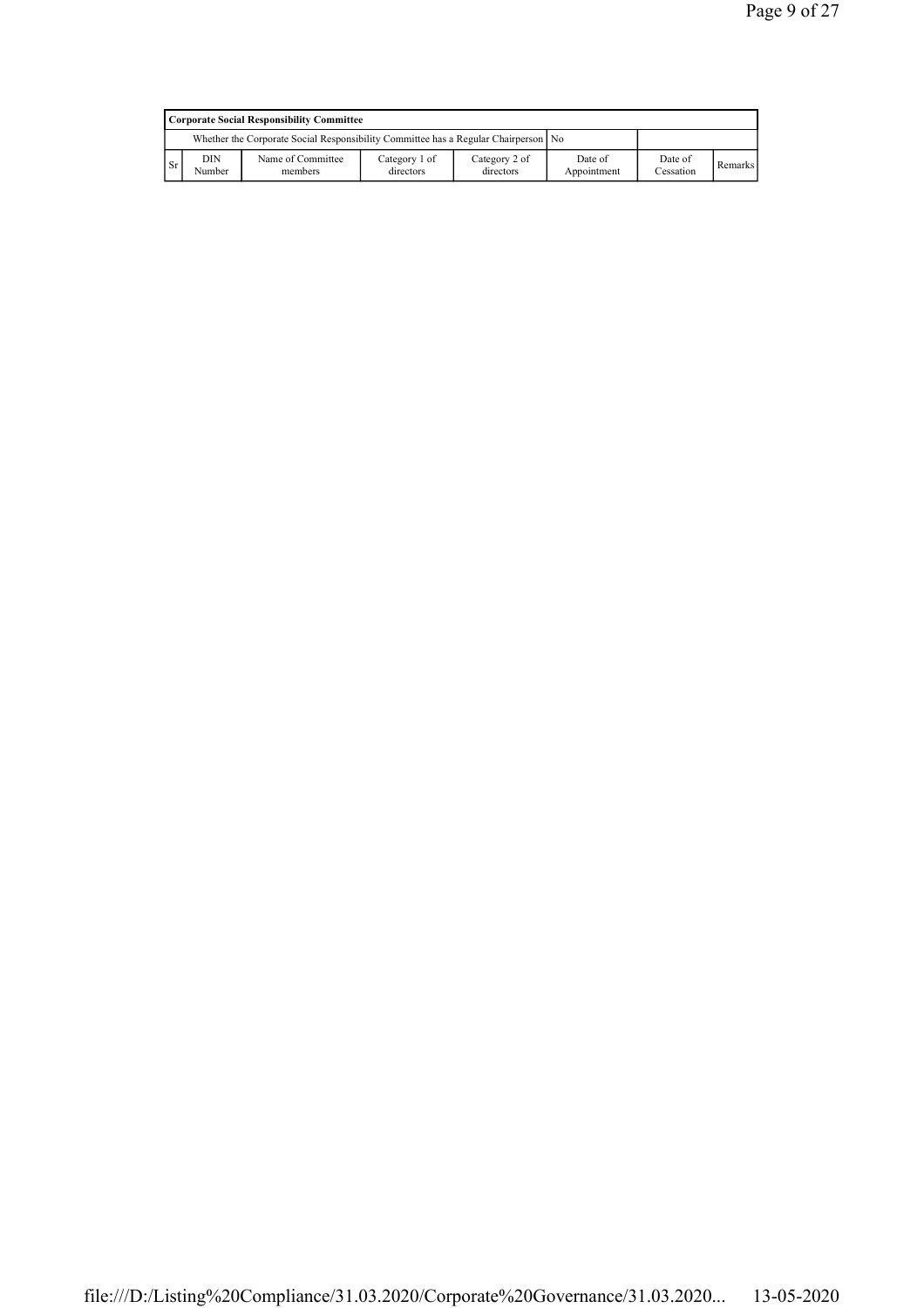| <b>Other Committee</b> |  |                                                                                                                         |  |  |  |  |  |  |  |  |
|------------------------|--|-------------------------------------------------------------------------------------------------------------------------|--|--|--|--|--|--|--|--|
|                        |  | ST DIN Number Name of Committee members Name of other committee Category 1 of directors Category 2 of directors Remarks |  |  |  |  |  |  |  |  |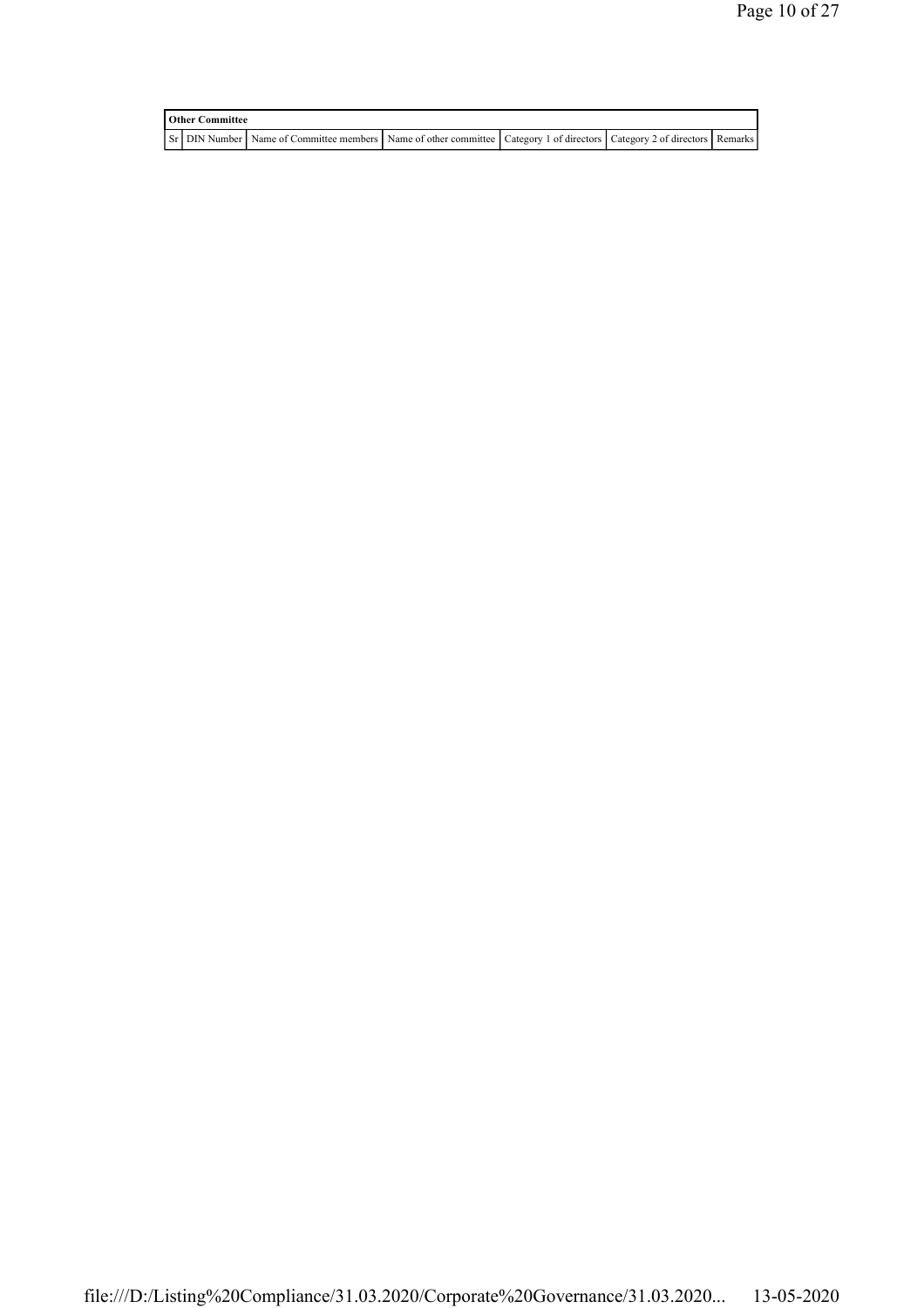|                | Annexure 1                                                     |                                                                     |                                                                      |                                    |                                                     |                                    |                                                           |  |  |  |  |
|----------------|----------------------------------------------------------------|---------------------------------------------------------------------|----------------------------------------------------------------------|------------------------------------|-----------------------------------------------------|------------------------------------|-----------------------------------------------------------|--|--|--|--|
|                | <b>Annexure 1</b>                                              |                                                                     |                                                                      |                                    |                                                     |                                    |                                                           |  |  |  |  |
|                | <b>III. Meeting of Board of Directors</b>                      |                                                                     |                                                                      |                                    |                                                     |                                    |                                                           |  |  |  |  |
|                |                                                                | Disclosure of notes on meeting of<br>board of directors explanatory |                                                                      |                                    |                                                     |                                    |                                                           |  |  |  |  |
| <b>Sr</b>      | $Date(s)$ of<br>meeting (if any)<br>in the previous<br>quarter | $Date(s)$ of<br>meeting (if any)<br>in the current<br>quarter       | Maximum gap<br>between any two<br>consecutive (in<br>number of days) | Notes for not<br>providing<br>Date | Whether<br>requirement of<br>Ouorum met<br>(Yes/No) | Number of<br>Directors<br>present* | No. of Independent<br>Directors attending<br>the meeting* |  |  |  |  |
|                | 12-12-2019                                                     |                                                                     |                                                                      |                                    | Yes                                                 |                                    |                                                           |  |  |  |  |
| $\overline{2}$ |                                                                | 13-02-2020                                                          | 62                                                                   |                                    | Yes                                                 |                                    |                                                           |  |  |  |  |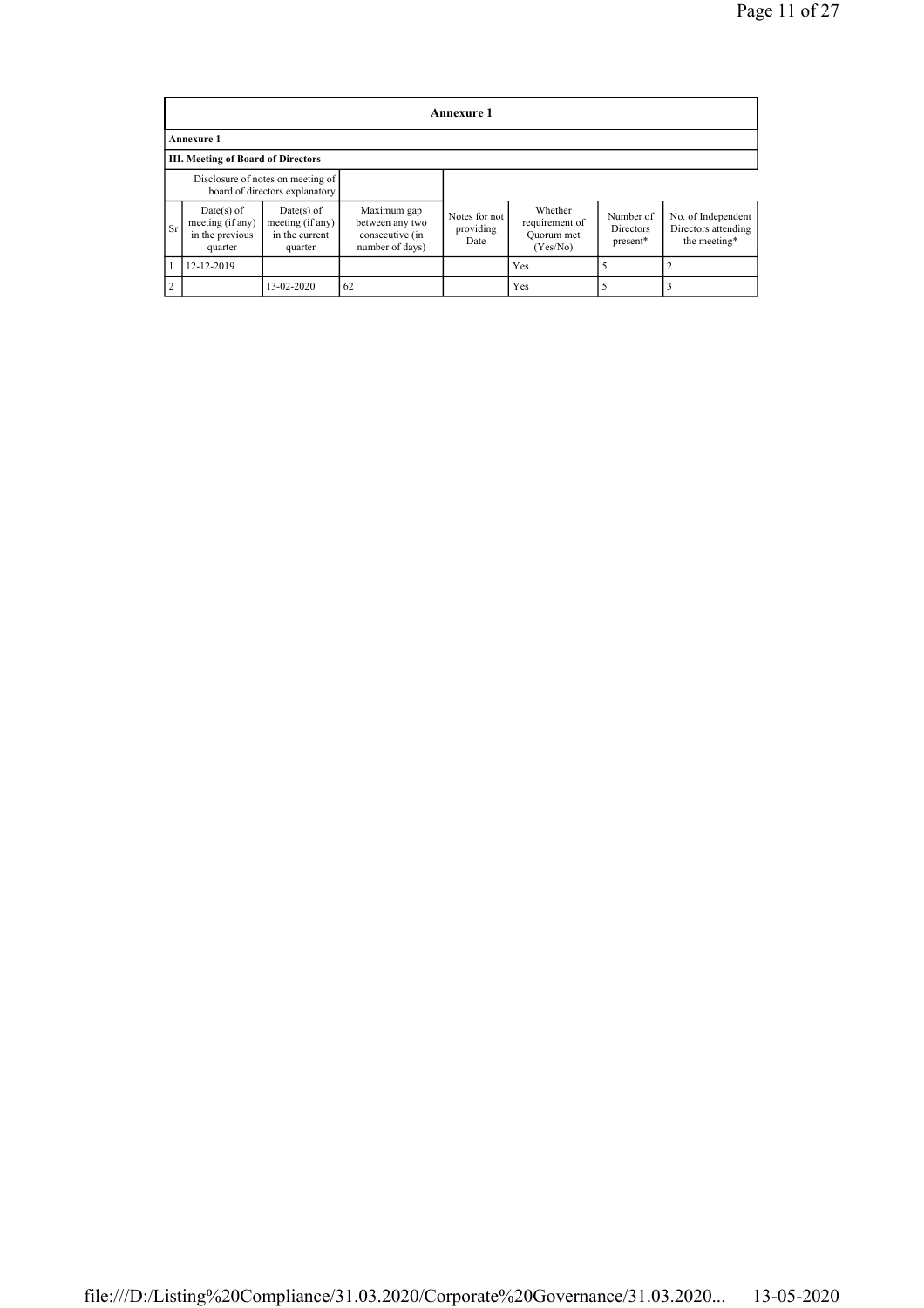|                | Annexure 1                                               |                                                                                                               |                                                                      |                               |                                       |                                                     |                                    |                                                                 |
|----------------|----------------------------------------------------------|---------------------------------------------------------------------------------------------------------------|----------------------------------------------------------------------|-------------------------------|---------------------------------------|-----------------------------------------------------|------------------------------------|-----------------------------------------------------------------|
|                | <b>IV. Meeting of Committees</b>                         |                                                                                                               |                                                                      |                               |                                       |                                                     |                                    |                                                                 |
|                | Disclosure of notes on meeting of committees explanatory |                                                                                                               |                                                                      |                               |                                       |                                                     |                                    |                                                                 |
| <b>Sr</b>      | Name of<br>Committee                                     | $Date(s)$ of meeting<br>(Enter dates of<br>Previous quarter and<br>Current quarter in<br>chronological order) | Maximum gap<br>between any two<br>consecutive (in<br>number of days) | Name of<br>other<br>committee | Reson for<br>not<br>providing<br>date | Whether<br>requirement of<br>Ouorum met<br>(Yes/No) | Number of<br>Directors<br>present* | No. of<br>Independent<br>Directors<br>attending the<br>meeting* |
|                | Audit<br>Committee                                       | 12-12-2019                                                                                                    |                                                                      |                               |                                       | Yes                                                 | 3                                  | 2                                                               |
| $\overline{2}$ | Audit<br>Committee                                       | 13-02-2020                                                                                                    | 62                                                                   |                               |                                       | Yes                                                 | 3                                  | $\overline{2}$                                                  |
| 3              | Stakeholders<br>Relationship<br>Committee                | 13-02-2020                                                                                                    |                                                                      |                               |                                       | Yes                                                 | $\overline{2}$                     | $\overline{2}$                                                  |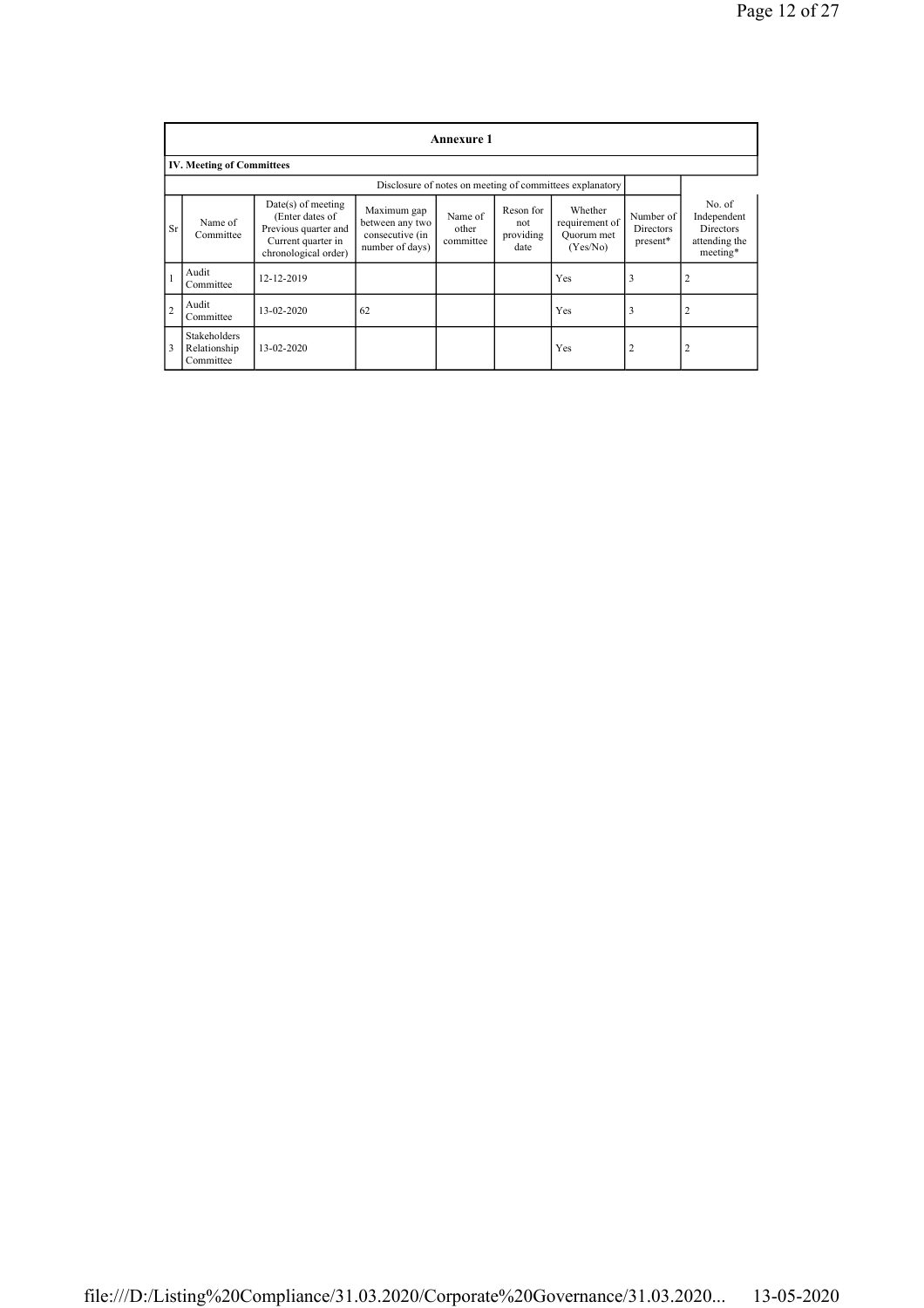|                | Annexure 1                                                                                                |                                  |                                                                    |  |  |
|----------------|-----------------------------------------------------------------------------------------------------------|----------------------------------|--------------------------------------------------------------------|--|--|
|                | V. Related Party Transactions                                                                             |                                  |                                                                    |  |  |
|                | Subject                                                                                                   | Compliance status<br>(Yes/No/NA) | If status is "No" details of non-<br>compliance may be given here. |  |  |
|                | Whether prior approval of audit committee obtained                                                        | Yes                              |                                                                    |  |  |
| $\overline{2}$ | Whether shareholder approval obtained for material RPT                                                    | NA                               |                                                                    |  |  |
| 3              | Whether details of RPT entered into pursuant to omnibus approval<br>have been reviewed by Audit Committee | Yes                              |                                                                    |  |  |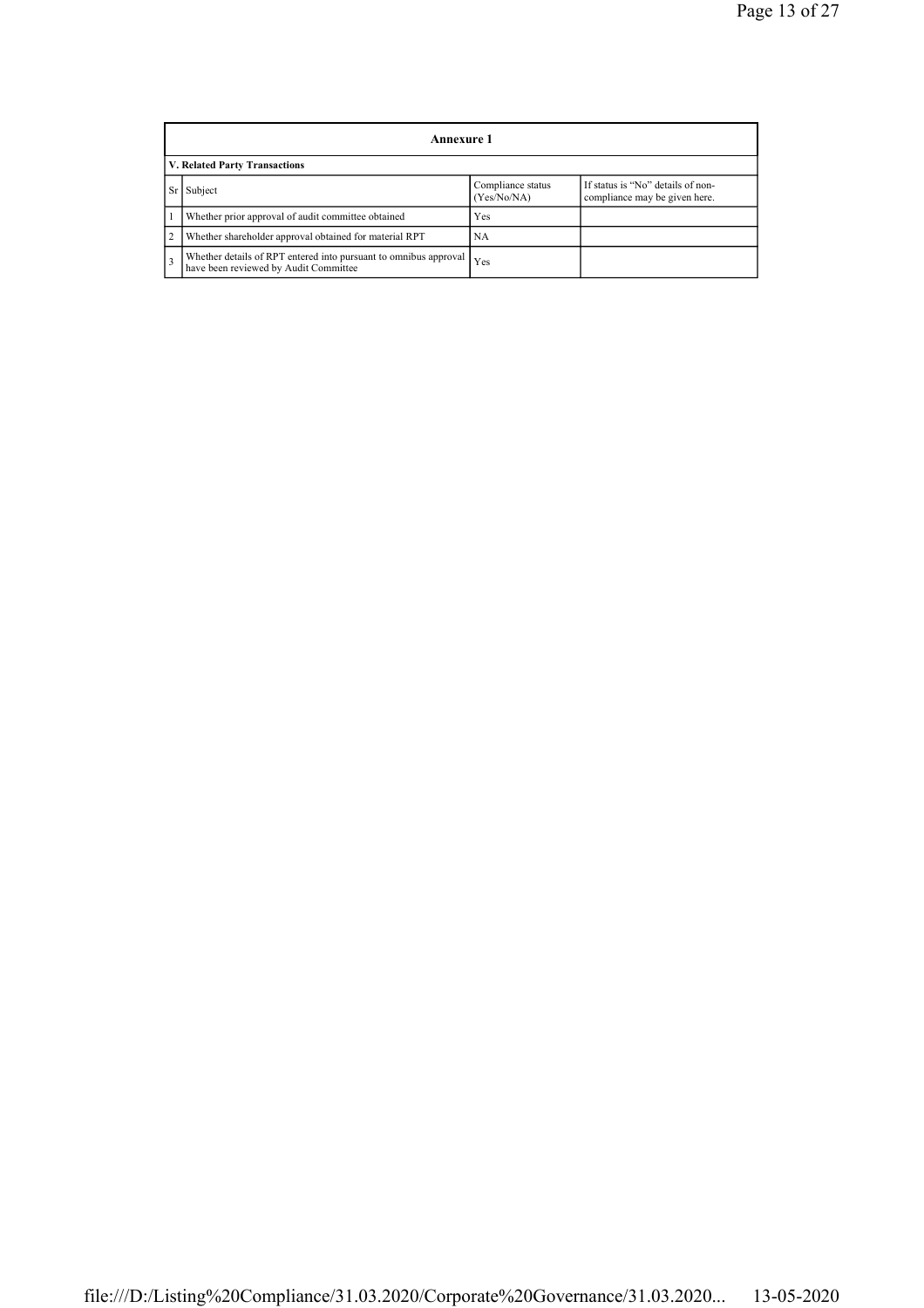|                          | Annexure 1                                                                                                                                                                                                      |                               |  |  |  |
|--------------------------|-----------------------------------------------------------------------------------------------------------------------------------------------------------------------------------------------------------------|-------------------------------|--|--|--|
|                          | <b>VI. Affirmations</b>                                                                                                                                                                                         |                               |  |  |  |
|                          | Sr Subject                                                                                                                                                                                                      | Compliance status<br>(Yes/No) |  |  |  |
| 1                        | The composition of Board of Directors is in terms of SEBI (Listing obligations and disclosure requirements)<br>Regulations, 2015                                                                                | Yes                           |  |  |  |
| $\overline{c}$           | The composition of the following committees is in terms of SEBI(Listing obligations and disclosure<br>requirements) Regulations, 2015 a. Audit Committee                                                        | Yes                           |  |  |  |
| 3                        | The composition of the following committees is in terms of SEBI(Listing obligations and disclosure<br>requirements) Regulations, 2015. b. Nomination & remuneration committee                                   | Yes                           |  |  |  |
| $\overline{4}$           | The composition of the following committees is in terms of SEBI(Listing obligations and disclosure<br>requirements) Regulations, 2015. c. Stakeholders relationship committee                                   | Yes                           |  |  |  |
| $\overline{\phantom{0}}$ | The composition of the following committees is in terms of SEBI(Listing obligations and disclosure<br>requirements) Regulations, 2015. d. Risk management committee (applicable to the top 500 listed entities) | NA.                           |  |  |  |
| 6                        | The committee members have been made aware of their powers, role and responsibilities as specified in SEBI<br>(Listing obligations and disclosure requirements) Regulations, 2015.                              | Yes                           |  |  |  |
| $\overline{7}$           | The meetings of the board of directors and the above committees have been conducted in the manner as specified<br>in SEBI (Listing obligations and disclosure requirements) Regulations, 2015.                  | Yes                           |  |  |  |
| 8                        | This report and/or the report submitted in the previous quarter has been placed before Board of Directors.                                                                                                      | Yes                           |  |  |  |
| 9                        | Any comments/observations/advice of Board of Directors may be mentioned here:                                                                                                                                   | Textual<br>Information(1)     |  |  |  |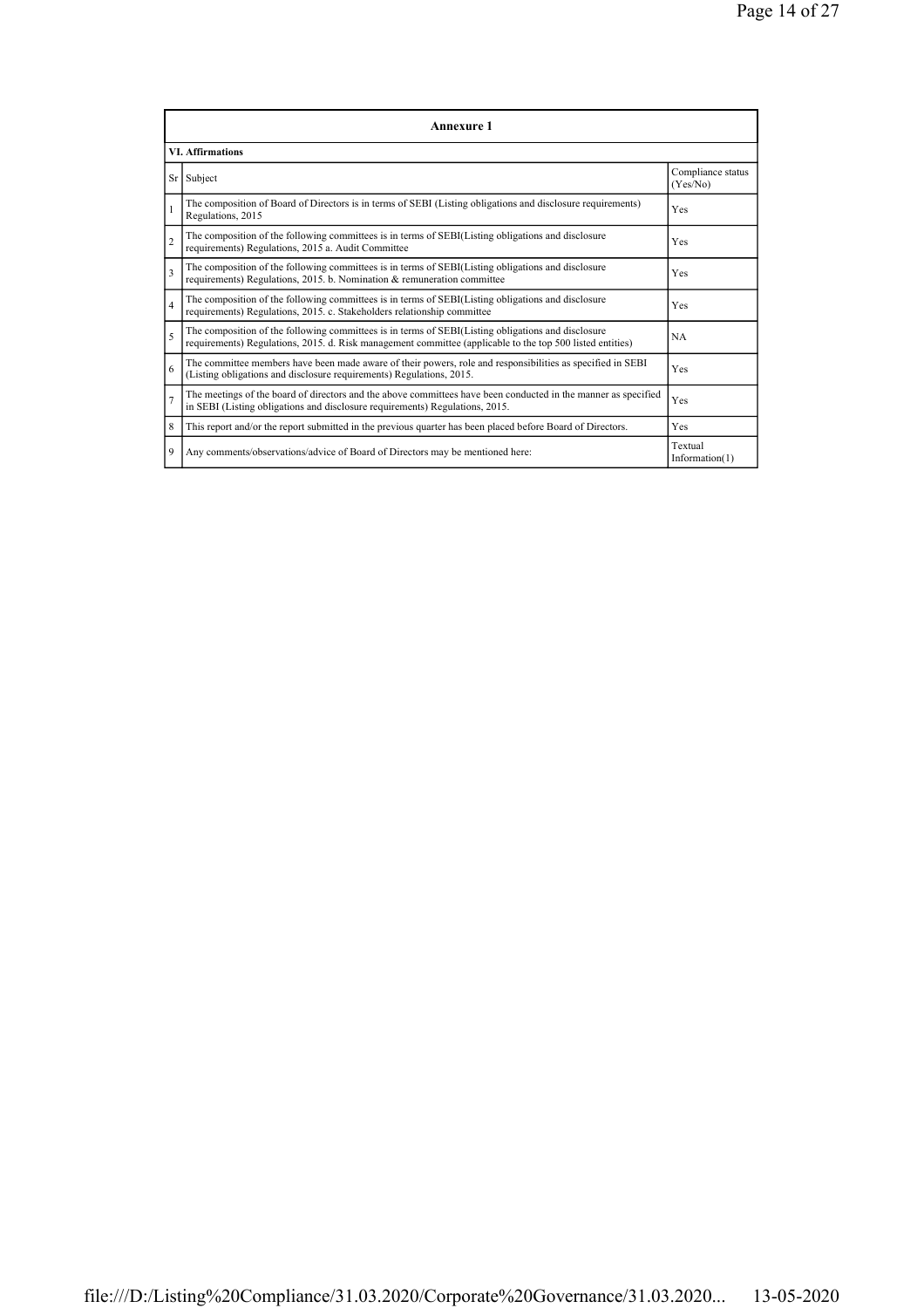|           | <b>Annexure 1</b> |                                          |  |  |  |
|-----------|-------------------|------------------------------------------|--|--|--|
| <b>Sr</b> | Subject           | Compliance status                        |  |  |  |
|           | Name of signatory | Gurvinder Singh Monga                    |  |  |  |
|           | Designation       | Company Secretary and Compliance Officer |  |  |  |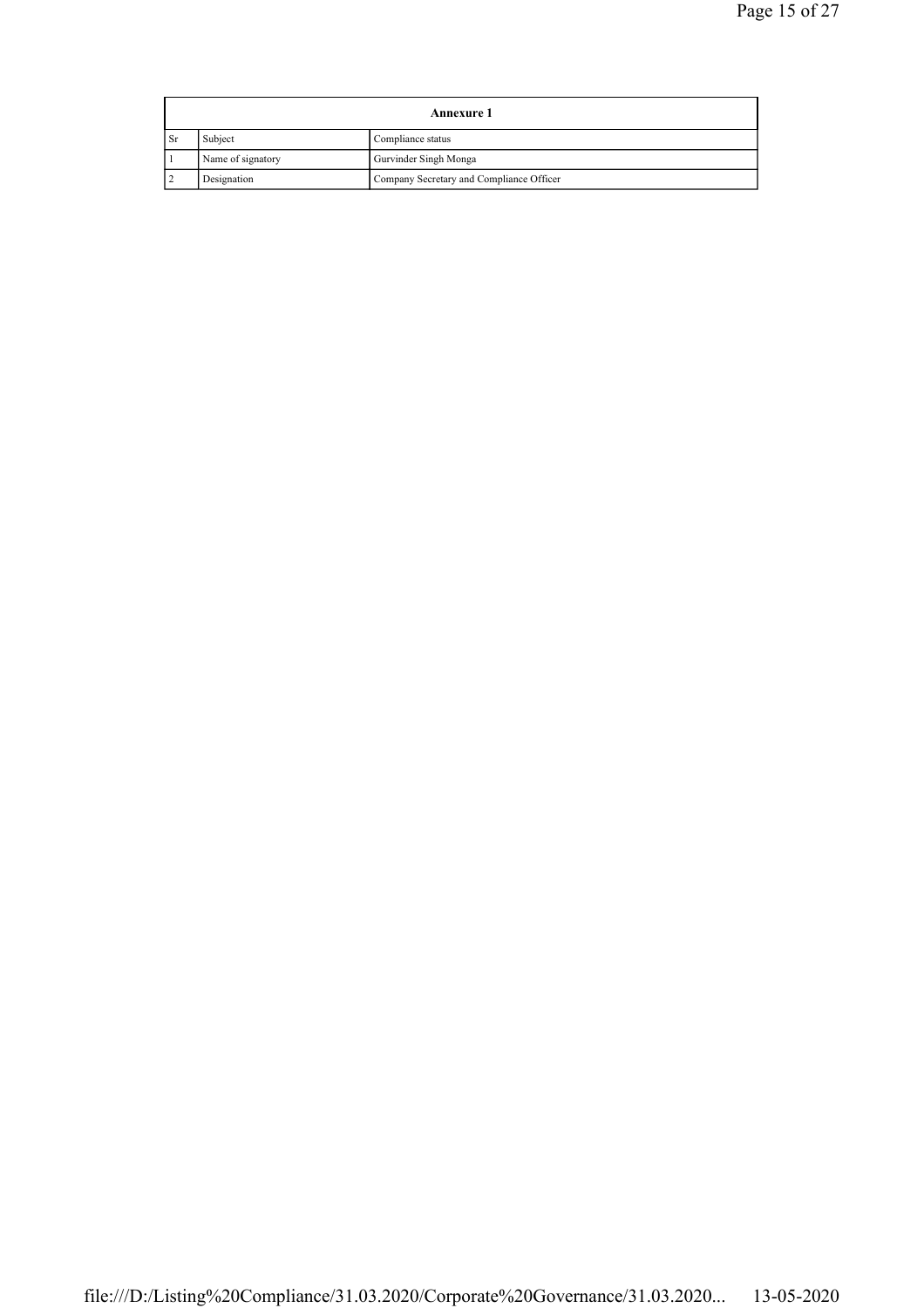| <b>Text Block</b>      |                                                                                                                                                                                                                                                                  |  |  |  |
|------------------------|------------------------------------------------------------------------------------------------------------------------------------------------------------------------------------------------------------------------------------------------------------------|--|--|--|
| Textual Information(1) | The Report for the previous quarter ended 31st December, 2019 has already been placed before the<br>Board of Directors. The report for the current quarter ended 31st March, 2020 shall be placed before the<br>Board of Directors in the ensuing Board Meeting. |  |  |  |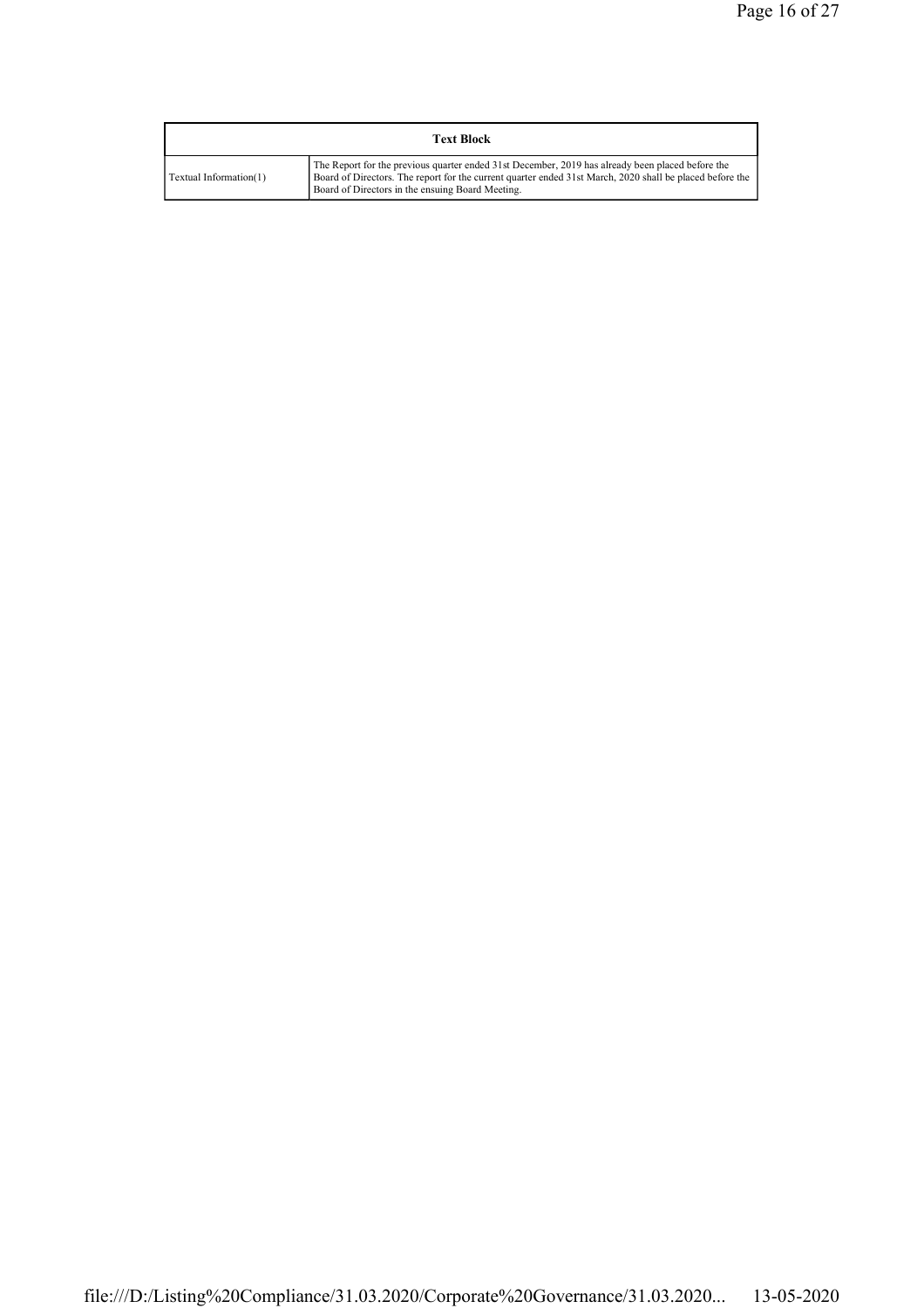|                          | <b>Annexure II</b>                                                         |                                  |                                                                                                                 |                           |  |
|--------------------------|----------------------------------------------------------------------------|----------------------------------|-----------------------------------------------------------------------------------------------------------------|---------------------------|--|
|                          |                                                                            |                                  | Annexure II to be submitted by listed entity at the end of the financial year (for the whole of financial year) |                           |  |
|                          | I. Disclosure on website in terms of Listing Regulations                   |                                  |                                                                                                                 |                           |  |
| Sr                       | Item                                                                       | Compliance status<br>(Yes/No/NA) | If status is "No" details of non-<br>compliance may be given here.                                              | Web address               |  |
| 1                        | Details of business                                                        | Yes                              |                                                                                                                 | http://www.mmwlindia.com/ |  |
| $\overline{c}$           | Terms and conditions of appointment of<br>independent directors            | Yes                              |                                                                                                                 | http://www.mmwlindia.com/ |  |
| 3                        | Composition of various committees of<br>board of directors                 | Yes                              |                                                                                                                 | http://www.mmwlindia.com/ |  |
| $\overline{4}$           | Code of conduct of board of directors and<br>senior management personnel   | Yes                              |                                                                                                                 | http://www.mmwlindia.com/ |  |
| $\overline{\phantom{0}}$ | Details of establishment of vigil<br>mechanism/Whistle Blower policy       | Yes                              |                                                                                                                 | http://www.mmwlindia.com/ |  |
| 6                        | Criteria of making payments to non-<br>executive directors                 | Yes                              |                                                                                                                 | http://www.mmwlindia.com/ |  |
| $\overline{7}$           | Policy on dealing with related party<br>transactions                       | Yes                              |                                                                                                                 | http://www.mmwlindia.com/ |  |
| $\overline{8}$           | Policy for determining 'material'<br>subsidiaries                          | Yes                              |                                                                                                                 | http://www.mmwlindia.com/ |  |
| $\mathbf Q$              | Details of familiarization programmes<br>imparted to independent directors | Yes                              |                                                                                                                 | http://www.mmwlindia.com/ |  |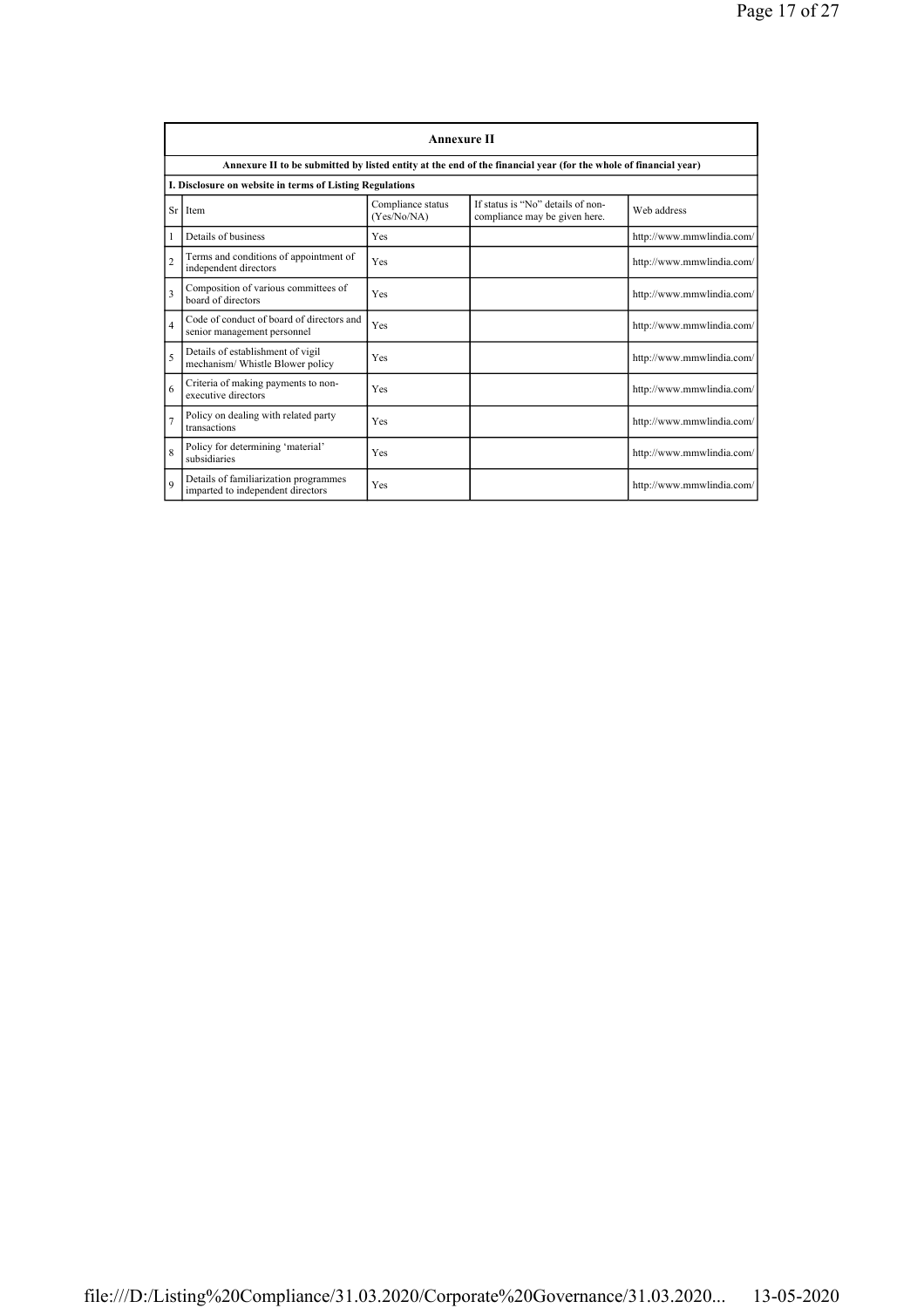|    |                                                                                                                                                                                                 | <b>Annexure II</b>               |                                                                      |                           |  |
|----|-------------------------------------------------------------------------------------------------------------------------------------------------------------------------------------------------|----------------------------------|----------------------------------------------------------------------|---------------------------|--|
|    | Annexure II to be submitted by listed entity at the end of the financial year (for the whole of financial year)                                                                                 |                                  |                                                                      |                           |  |
|    | I. Disclosure on website in terms of Listing Regulations                                                                                                                                        |                                  |                                                                      |                           |  |
| Sr | Item                                                                                                                                                                                            | Compliance status<br>(Yes/No/NA) | If status is "No" details<br>of non-compliance may<br>be given here. | Web address               |  |
|    | Contact information of the designated officials of the<br>10 listed entity who are responsible for assisting and<br>handling investor grievances                                                | Yes                              |                                                                      | http://www.mmwlindia.com/ |  |
| 11 | email address for grievance redressal and other relevant<br>details                                                                                                                             | Yes                              |                                                                      | http://www.mmwlindia.com/ |  |
| 12 | Financial results                                                                                                                                                                               | Yes                              |                                                                      | http://www.mmwlindia.com/ |  |
| 13 | Shareholding pattern                                                                                                                                                                            | Yes                              |                                                                      | http://www.mmwlindia.com/ |  |
| 14 | Details of agreements entered into with the media<br>companies and/or their associates                                                                                                          | NA                               |                                                                      |                           |  |
| 15 | Schedule of analyst or institutional investor meet and<br>presentations made by the listed entity to analysts or<br>institutional investors simultaneously with submission to<br>stock exchange | NA.                              |                                                                      |                           |  |
| 16 | New name and the old name of the listed entity                                                                                                                                                  | NA                               |                                                                      |                           |  |
| 17 | Advertisements as per regulation 47 (1)                                                                                                                                                         | Yes                              |                                                                      | http://www.mmwlindia.com/ |  |
| 18 | Credit rating or revision in credit rating obtained                                                                                                                                             | NA                               |                                                                      |                           |  |
| 19 | Separate audited financial statements of each subsidiary<br>of the listed entity in respect of a relevant financial year                                                                        | Yes                              |                                                                      | http://www.mmwlindia.com/ |  |
| 20 | Whether company has provided information under<br>separate section on its website as per Regulation 46(2)                                                                                       | Yes                              |                                                                      | http://www.mmwlindia.com/ |  |
| 21 | Materiality Policy as per Regulation 30                                                                                                                                                         | Yes                              |                                                                      | http://www.mmwlindia.com/ |  |
| 22 | Dividend Distribution policy as per Regulation 43A (as<br>applicable)                                                                                                                           | NA                               |                                                                      |                           |  |
| 23 | It is certified that these contents on the website of the<br>listed entity are correct                                                                                                          | Yes                              |                                                                      | http://www.mmwlindia.com/ |  |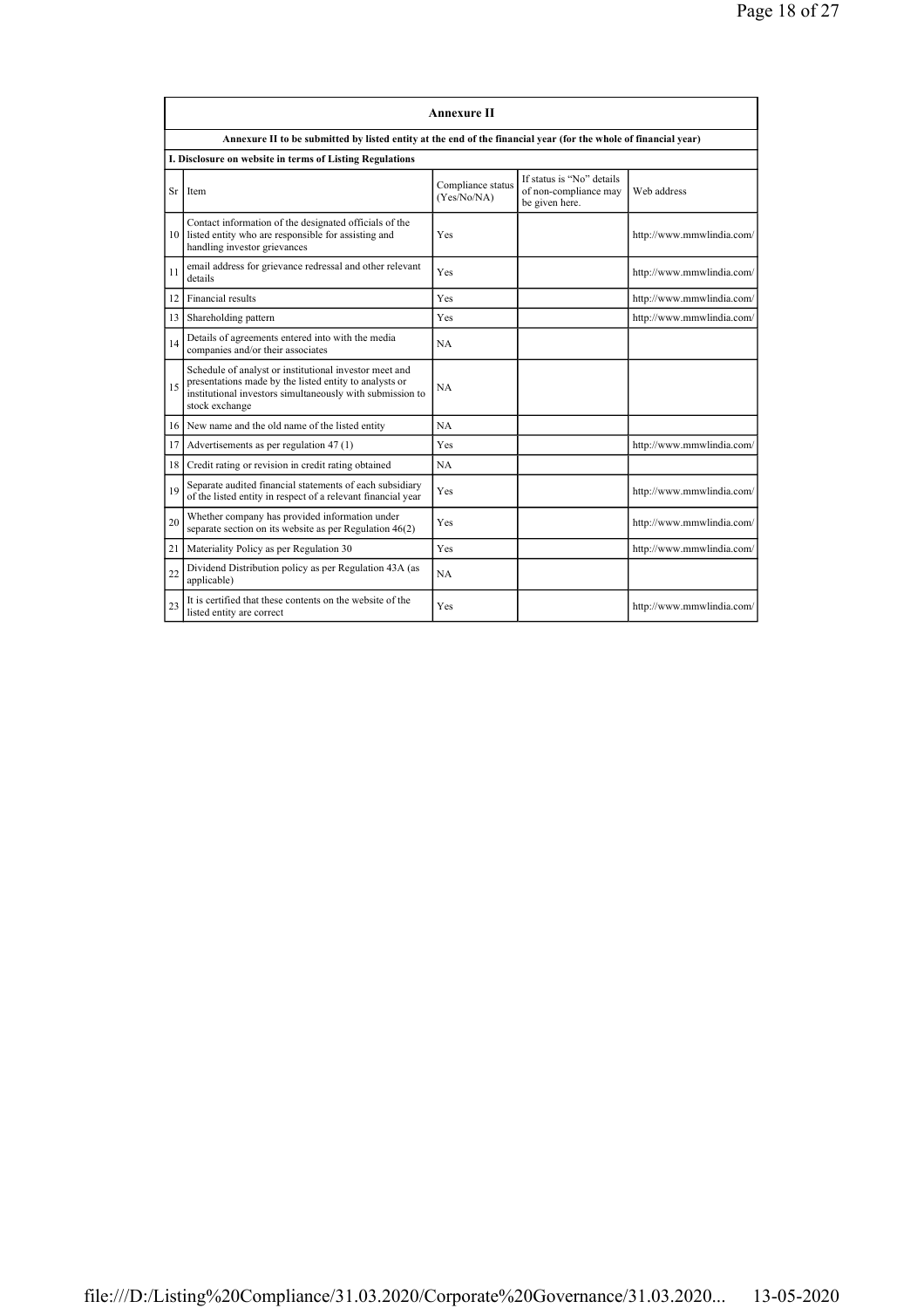|                | <b>Annexure II</b>                                                                                                   |                             |                                  |                                                                    |  |
|----------------|----------------------------------------------------------------------------------------------------------------------|-----------------------------|----------------------------------|--------------------------------------------------------------------|--|
|                | <b>II. Annual Affirmations</b>                                                                                       |                             |                                  |                                                                    |  |
| Sr             | Particulars                                                                                                          | Regulation<br>Number        | Compliance status<br>(Yes/No/NA) | If status is "No" details of non-<br>compliance may be given here. |  |
| 1              | Independent director(s) have been appointed in terms of<br>specified criteria of 'independence' and/or 'eligibility' | 16(1)(b) & 25<br>(6)        | Yes                              |                                                                    |  |
| $\overline{2}$ | Board composition                                                                                                    | $17(1), 17(1A)$ &<br>17(1B) | Yes                              |                                                                    |  |
| 3              | Meeting of Board of directors                                                                                        | 17(2)                       | Yes                              |                                                                    |  |
| 4              | Quorum of Board meeting                                                                                              | 17(2A)                      | Yes                              |                                                                    |  |
| 5              | Review of Compliance Reports                                                                                         | 17(3)                       | Yes                              |                                                                    |  |
| 6              | Plans for orderly succession for appointments                                                                        | 17(4)                       | Yes                              |                                                                    |  |
| 7              | Code of Conduct                                                                                                      | 17(5)                       | Yes                              |                                                                    |  |
| 8              | Fees/compensation                                                                                                    | 17(6)                       | Yes                              |                                                                    |  |
| 9              | Minimum Information                                                                                                  | 17(7)                       | Yes                              |                                                                    |  |
|                | 10 Compliance Certificate                                                                                            | 17(8)                       | Yes                              |                                                                    |  |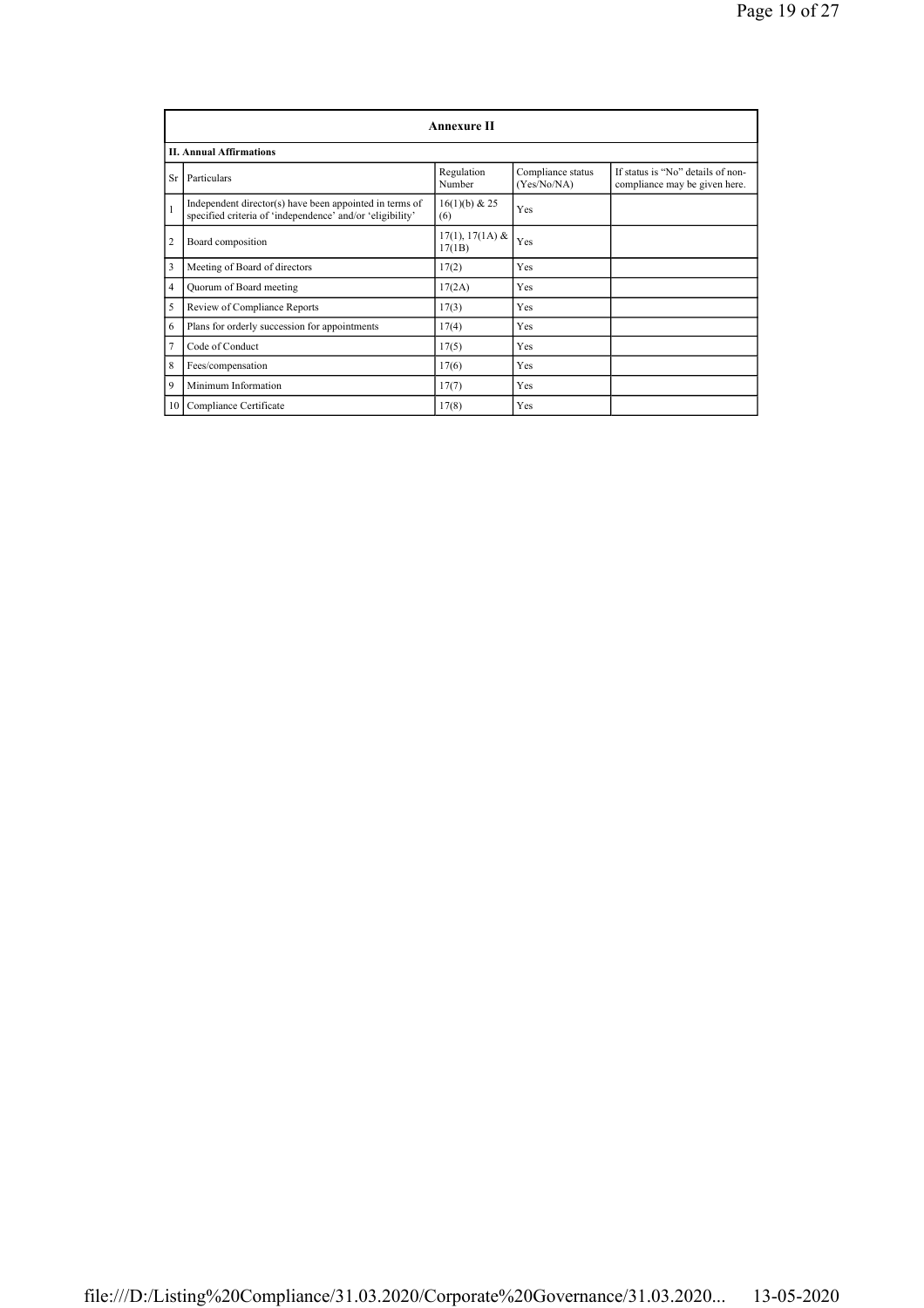|    | <b>Annexure II</b>                                         |                                  |                                  |                                                                    |  |
|----|------------------------------------------------------------|----------------------------------|----------------------------------|--------------------------------------------------------------------|--|
|    | <b>II. Annual Affirmations</b>                             |                                  |                                  |                                                                    |  |
| Sr | Particulars                                                | Regulation<br>Number             | Compliance status<br>(Yes/No/NA) | If status is "No" details of non-<br>compliance may be given here. |  |
| 11 | Risk Assessment & Management                               | 17(9)                            | Yes                              |                                                                    |  |
| 12 | Performance Evaluation of Independent<br><b>Directors</b>  | 17(10)                           | Yes                              |                                                                    |  |
| 13 | Recommendation of Board                                    | 17(11)                           | Yes                              |                                                                    |  |
|    | 14 Maximum number of Directorships                         | 17A                              | Yes                              |                                                                    |  |
| 15 | Composition of Audit Committee                             | 18(1)                            | Yes                              |                                                                    |  |
|    | 16 Meeting of Audit Committee                              | 18(2)                            | Yes                              |                                                                    |  |
| 17 | Composition of nomination & remuneration<br>committee      | 19(1) & (2)                      | Yes                              |                                                                    |  |
| 18 | Quorum of Nomination and Remuneration<br>Committee meeting | 19(2A)                           | Yes                              |                                                                    |  |
| 19 | Meeting of Nomination and Remuneration<br>Committee        | 19(3A)                           | Yes                              |                                                                    |  |
| 20 | Composition of Stakeholder Relationship<br>Committee       | $20(1)$ , $20(2)$ & $20$<br>(2A) | Yes                              |                                                                    |  |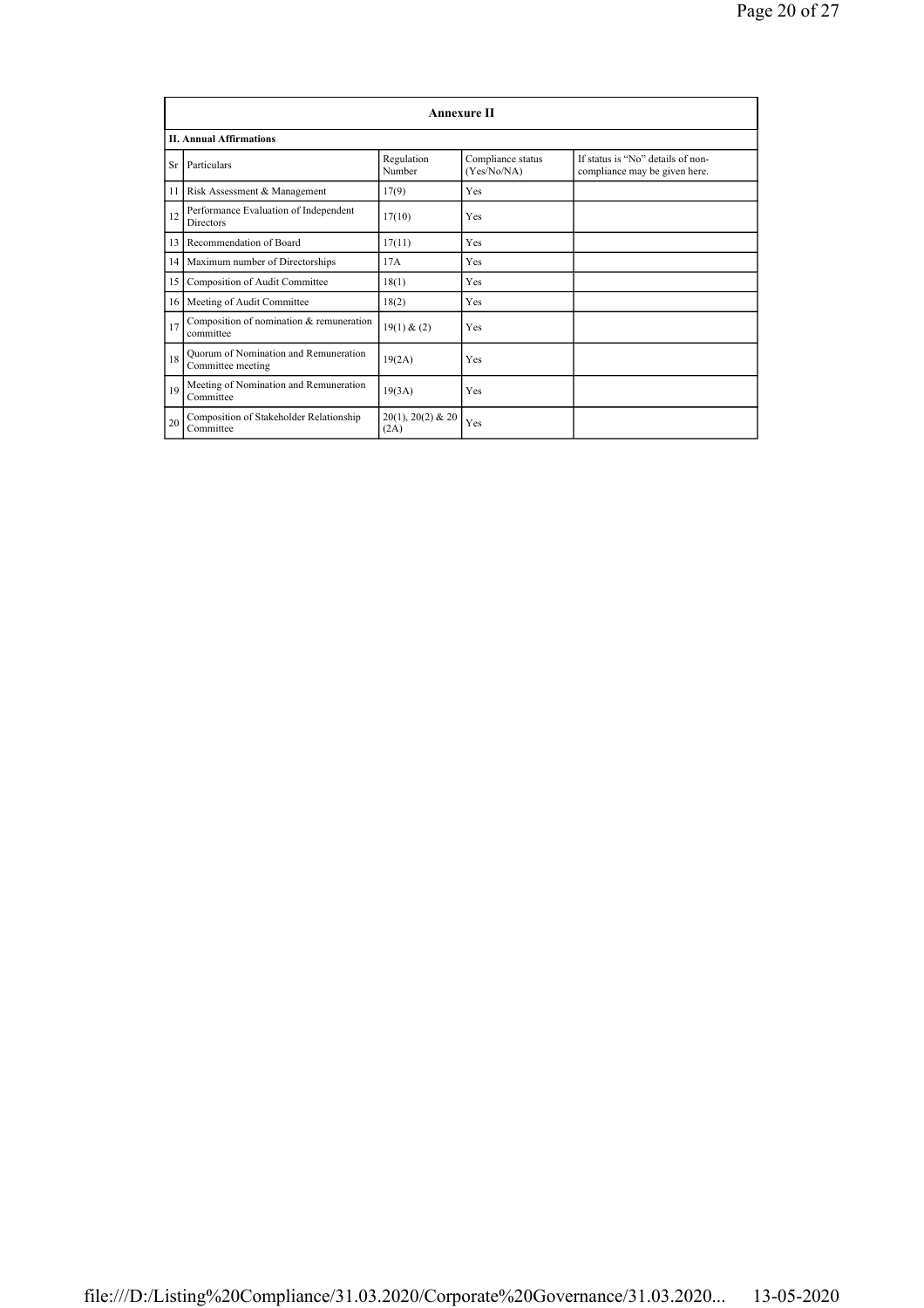|    | <b>Annexure II</b>                                                                     |                                                 |                                  |                                                                    |  |
|----|----------------------------------------------------------------------------------------|-------------------------------------------------|----------------------------------|--------------------------------------------------------------------|--|
|    | <b>II. Annual Affirmations</b>                                                         |                                                 |                                  |                                                                    |  |
| Sr | Particulars                                                                            | Regulation<br>Number                            | Compliance status<br>(Yes/No/NA) | If status is "No" details of non-<br>compliance may be given here. |  |
| 21 | Meeting of Stakeholders Relationship<br>Committee                                      | 20(3A)                                          | Yes                              |                                                                    |  |
| 22 | Composition and role of risk management<br>committee                                   | 21(1), (2), (3), (4)                            | <b>NA</b>                        |                                                                    |  |
| 23 | Meeting of Risk Management Committee                                                   | 21(3A)                                          | <b>NA</b>                        |                                                                    |  |
| 24 | Vigil Mechanism                                                                        | 22                                              | Yes                              |                                                                    |  |
| 25 | Policy for related party Transaction                                                   | $23(1)$ , $(1A)$ , $(5)$ , $(6)$ ,<br>(7) & (8) | Yes                              |                                                                    |  |
| 26 | Prior or Omnibus approval of Audit Committee<br>for all related party transactions     | 23(2), (3)                                      | Yes                              |                                                                    |  |
| 27 | Approval for material related party transactions                                       | 23(4)                                           | <b>NA</b>                        |                                                                    |  |
| 28 | Disclosure of related party transactions on<br>consolidated basis                      | 23(9)                                           | Yes                              |                                                                    |  |
| 29 | Composition of Board of Directors of unlisted<br>material Subsidiary                   | 24(1)                                           | Yes                              |                                                                    |  |
| 30 | Other Corporate Governance requirements with<br>respect to subsidiary of listed entity | $24(2),(3),(4),(5)$ &<br>(6)                    | Yes                              |                                                                    |  |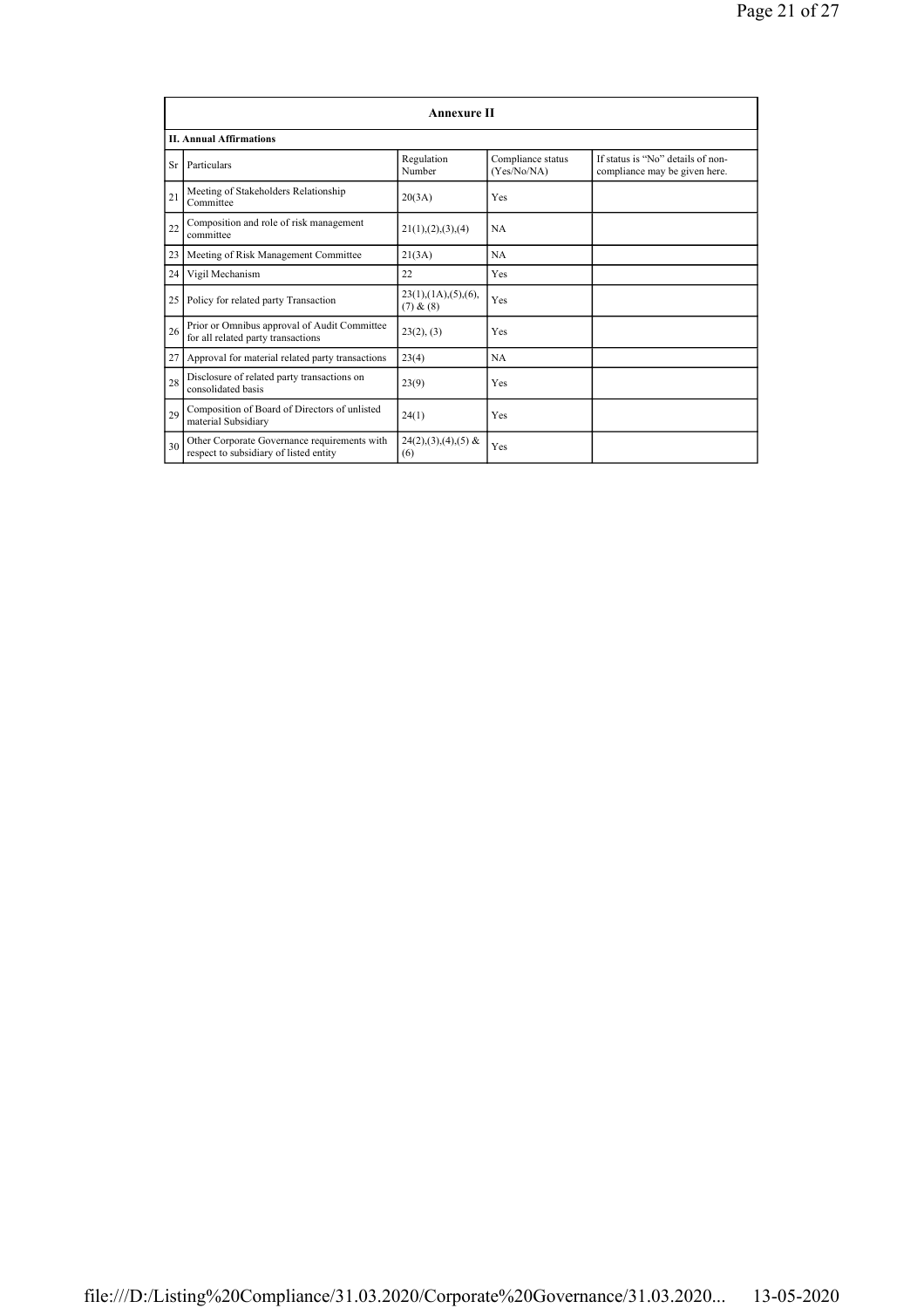|    | Annexure II                                                                                                             |                      |                                  |                                                                    |  |
|----|-------------------------------------------------------------------------------------------------------------------------|----------------------|----------------------------------|--------------------------------------------------------------------|--|
|    | <b>II. Annual Affirmations</b>                                                                                          |                      |                                  |                                                                    |  |
| Sr | Particulars                                                                                                             | Regulation<br>Number | Compliance status<br>(Yes/No/NA) | If status is "No" details of non-<br>compliance may be given here. |  |
| 31 | Annual Secretarial Compliance Report                                                                                    | 24(A)                | Yes                              |                                                                    |  |
| 32 | Alternate Director to Independent Director                                                                              | 25(1)                | NA.                              |                                                                    |  |
| 33 | Maximum Tenure                                                                                                          | 25(2)                | Yes                              |                                                                    |  |
| 34 | Meeting of independent directors                                                                                        | 25(3) & (4)          | Yes                              |                                                                    |  |
| 35 | Familiarization of independent directors                                                                                | 25(7)                | Yes                              |                                                                    |  |
| 36 | Declaration from Independent Director                                                                                   | 25(8) & (9)          | Yes                              |                                                                    |  |
| 37 | D & O Insurance for Independent Directors                                                                               | 25(10)               | NA.                              |                                                                    |  |
| 38 | Memberships in Committees                                                                                               | 26(1)                | Yes                              |                                                                    |  |
| 39 | Affirmation with compliance to code of conduct from<br>members of Board of Directors and Senior management<br>personnel | 26(3)                | Yes                              |                                                                    |  |
| 40 | Disclosure of Shareholding by Non-Executive Directors                                                                   | 26(4)                | Yes                              |                                                                    |  |
| 41 | Policy with respect to Obligations of directors and senior<br>management                                                | $26(2)$ & $26(5)$    | Yes                              |                                                                    |  |
|    | Any other information to be provided - Add Notes                                                                        |                      |                                  |                                                                    |  |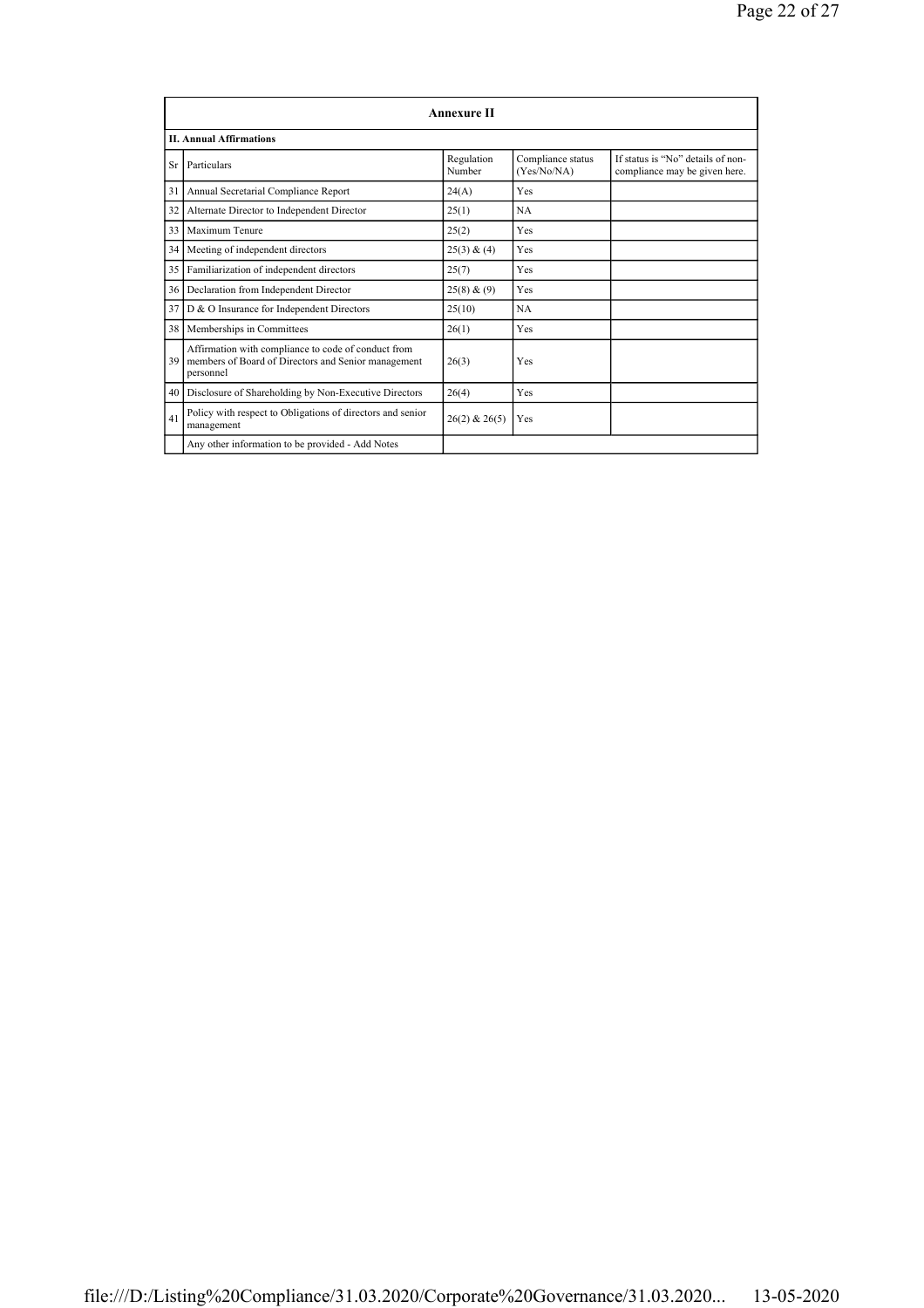| Annexure II       |                                          |  |
|-------------------|------------------------------------------|--|
| Name of signatory | Gurvinder Singh Monga                    |  |
| Designation       | Company Secretary and Compliance Officer |  |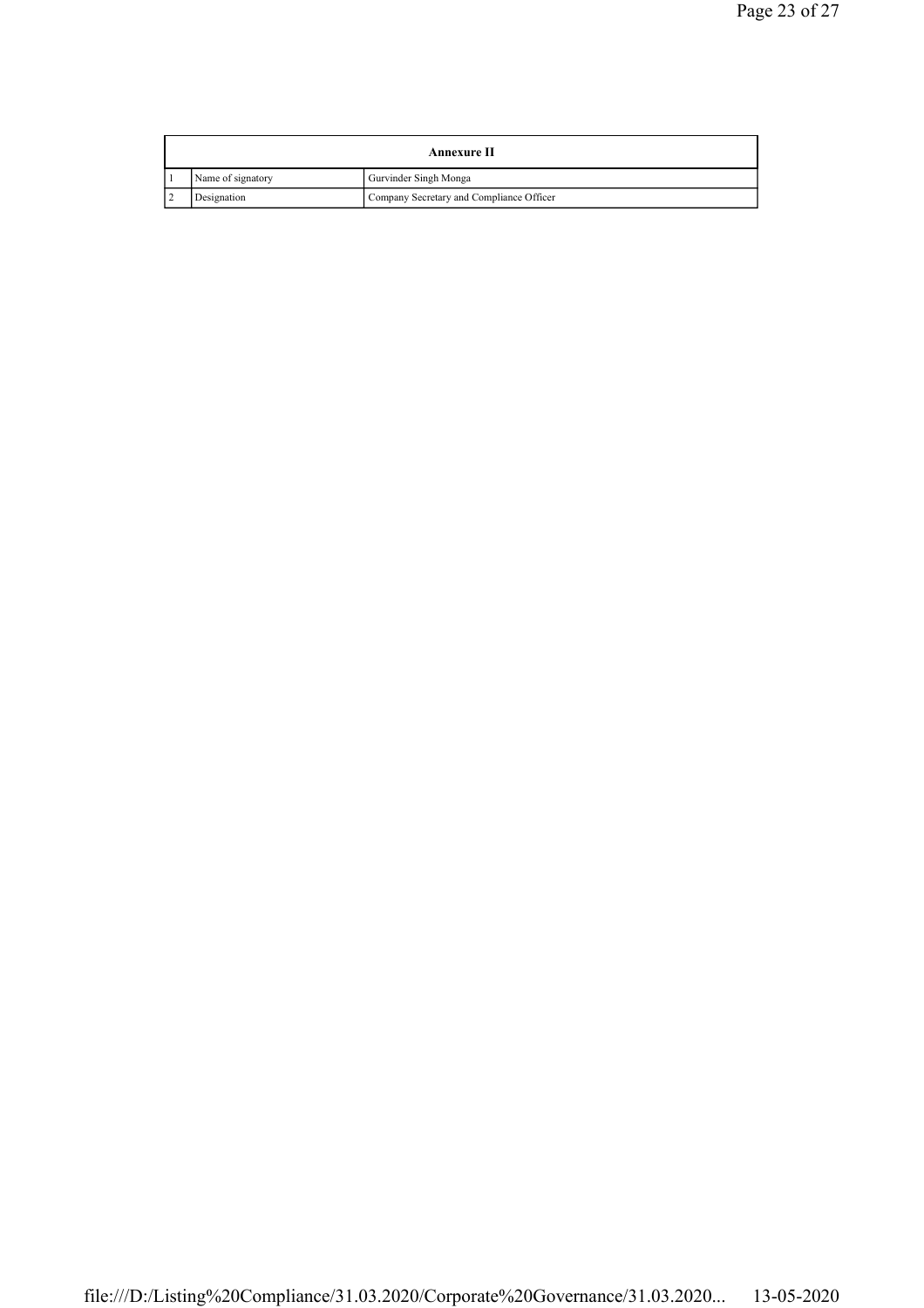| Annexure II              |                                                                                                                                                                       |                                         |  |
|--------------------------|-----------------------------------------------------------------------------------------------------------------------------------------------------------------------|-----------------------------------------|--|
| <b>III. Affirmations</b> |                                                                                                                                                                       |                                         |  |
|                          | <b>Particulars</b>                                                                                                                                                    | <b>Compliance status</b><br>(Yes/No/NA) |  |
|                          | The Listed Entity has approved Material Subsidiary Policy and the Corporate Governance requirements<br>with respect to subsidiary of Listed Entity have been complied | Yes                                     |  |
|                          | Any other information to be provided                                                                                                                                  |                                         |  |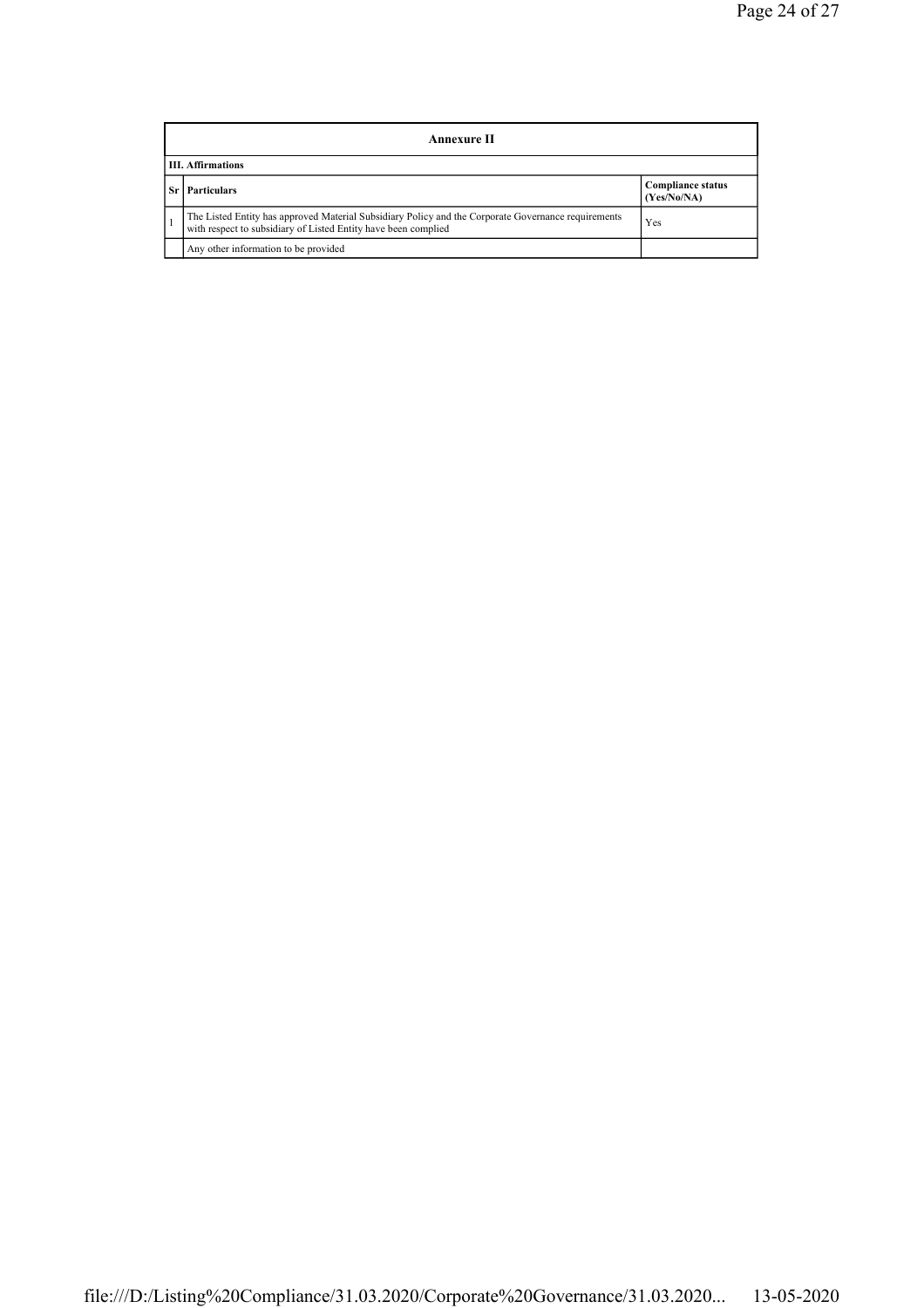| Annexure II       |                                          |  |
|-------------------|------------------------------------------|--|
| Name of signatory | Gurvinder Singh Monga                    |  |
| Designation       | Company Secretary and Compliance Officer |  |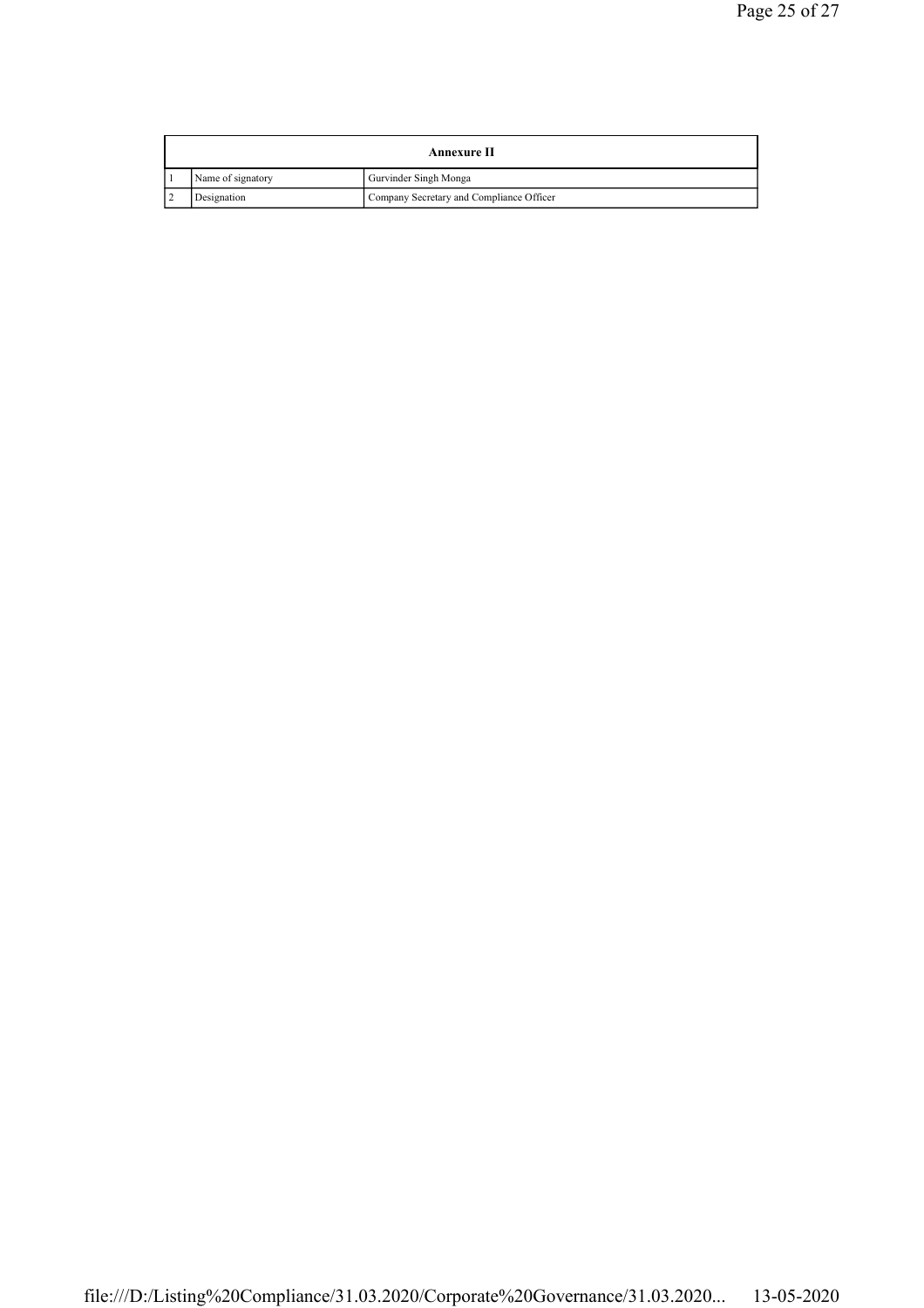| <b>Signatory Details</b> |                                          |  |
|--------------------------|------------------------------------------|--|
| Name of signatory        | Gurvinder Singh Monga                    |  |
| Designation of person    | Company Secretary and Compliance Officer |  |
| Place                    | Gurgaon                                  |  |
| Date                     | 13-05-2020                               |  |